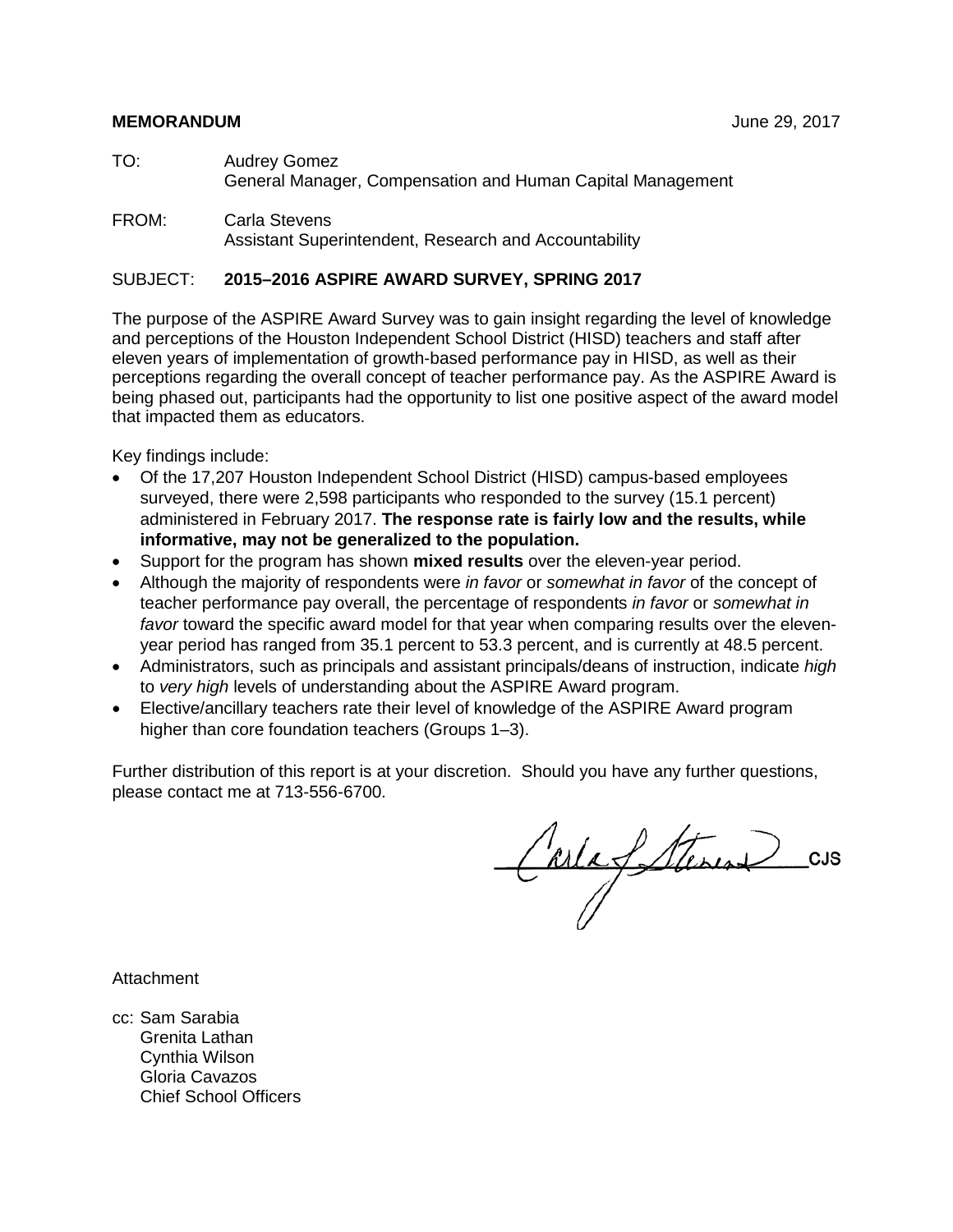## **Houston Independent School District**

## **RESEARCH** Educational Program Report

**2015-2016 ASPIRE Award Survey Results, Spring 2017**

# HISD Research and Accountability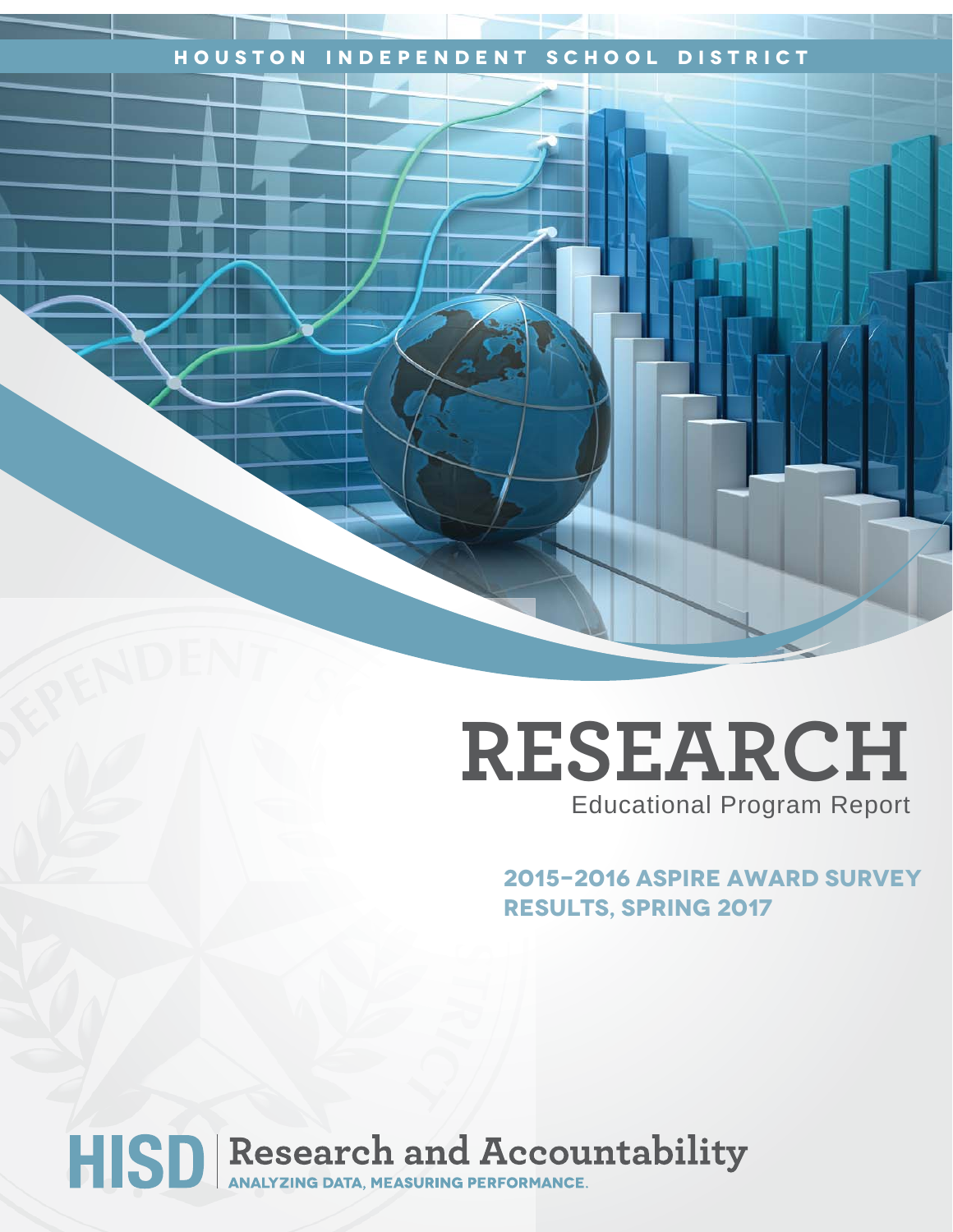

## **2017 Board of Education**

**Wanda Adams** President

**Diana Dávila**  First Vice President

**Jolanda Jones**  Second Vice President

**Rhonda Skillern-Jones Secretary** 

**Anne Sung** Assistant Secretary

**Anna Eastman Manuel Rodriguez, Jr. Michael L. Lunceford Holly Maria Flynn Vilaseca**

**Richard A. Carranza** Superintendent of Schools

**Carla Stevens** Assistant Superintendent Department of Research and Accountability

**Laurie S. Zimmerman, Ph.D.**  Research Specialist

**Zack Bigner** Research Manager

**Houston Independent School District** Hattie Mae White Educational Support Center 4400 West 18th StreetHouston, Texas 77092-8501

#### **www.HoustonISD.org**

It is the policy of the Houston Independent School District not to discriminate on the basis of age, color, handicap or disability, ancestry, national origin, marital status, race, religion, sex, veteran status, political affiliation, sexual orientation, gender identity and/or gender expression in its educational or employment programs and activities.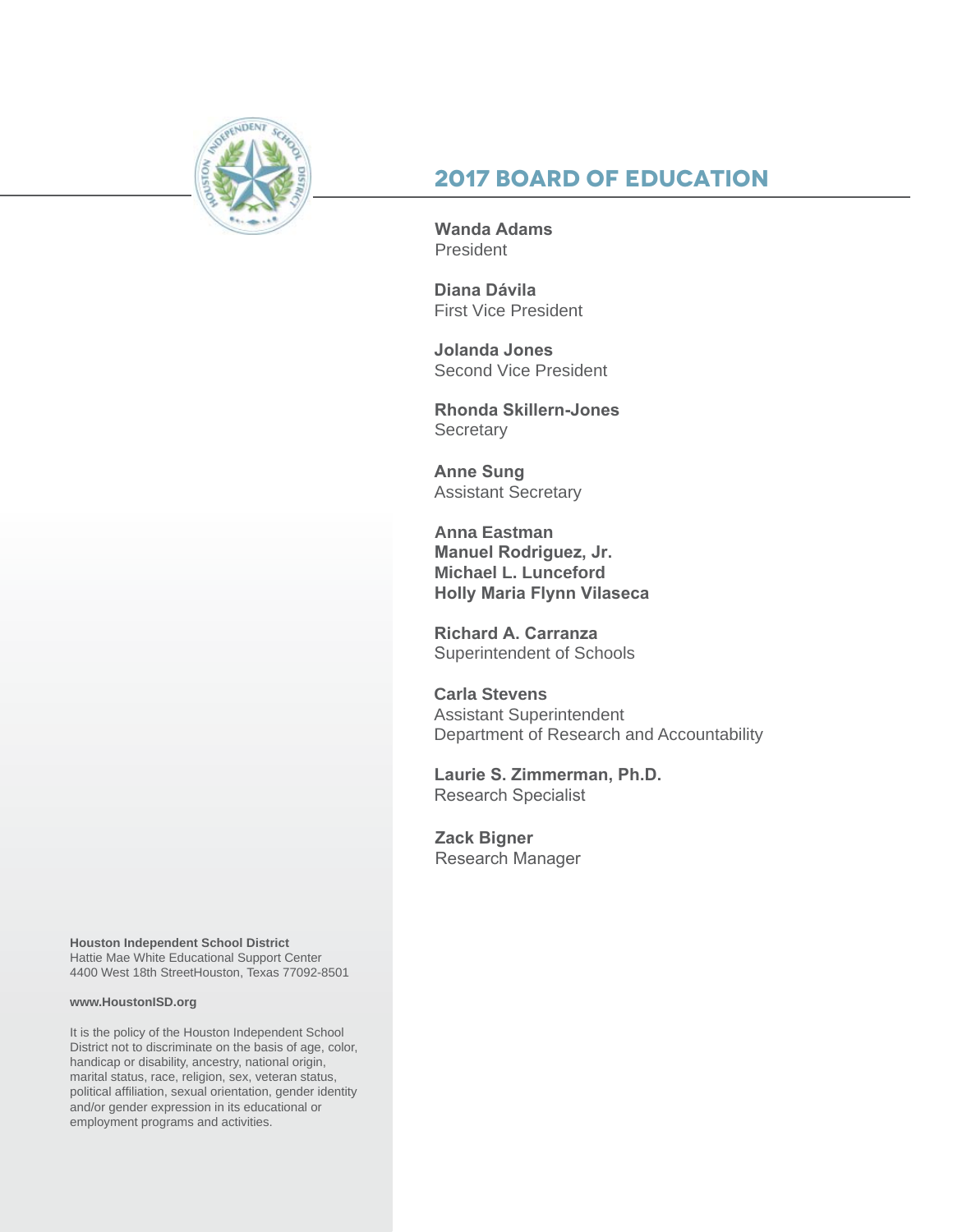## **2015–2016 ASPIRE Award Survey Results, Spring 2017**

## **Executive Summary**

#### **Program Description**

On January 12, 2006, the Houston Independent School District (HISD) Board of Education approved the Teacher Performance-Pay Program (TPPM) awarding teachers financial incentives based on three strands of performance pay. These strands involved campus-level performance on the state accountability rating and individual teacher performance on the basis of student progress on state and district assessment programs. The awards were paid out in January, 2007. The experience gained in the first year and consultations with national experts and teachers provided the impetus for recommending the improvement and enhancement of the model which then became the award program for the district's school improvement framework, "Accelerating Student Progress: Increasing Results and Expectations" (ASPIRE). The ASPIRE Award program completed its tenth year of payout, on February 15, 2017 (the eleventh payout for performance pay in the district).

This report provides the results of an annual survey administered February 2017 designed to collect perceptions and input from HISD teachers and staff after eleven years of implementation of growth-based performance pay (see the *2005–2006 Teacher Performance-Pay and 2006–2007 ASPIRE Award Survey*; *2007–2008 ASPIRE Award Survey*, *Spring 2009*; *2008–2009 ASPIRE Award Survey, Spring 2010; 2009– 2010 ASPIRE Award Survey, Spring 2011; 2010–2011 ASPIRE Award Survey, Spring 2012; 2011–2012 ASPIRE Award Survey, Spring 2013; 2012–2013 ASPIRE Award Survey, Spring 2014, 2013–2014 ASPIRE Award Survey, Spring 2015; 2014–2015 ASPIRE Award Survey, Spring 2016* for previous results). This report addresses the district's strategic plan of providing an effective teacher in every classroom. Survey data focused on eight areas of interest that include:

- Background characteristics of survey respondents;
- Perceptions of respondents regarding the concept of teacher performance pay
- Perceptions of respondents regarding their level of agreement with specific instructional practices or behaviors encouraged by the ASPIRE Award program;
- Perceptions of respondents and level of understanding of respondents regarding the Teacher Performance-Pay Model (TPPM) and the ASPIRE Award program
- Effectiveness of communicating information about the ASPIRE Award;
- Perceptions of respondents regarding their level of compensation and the ASPIRE Award model; and,
- Feedback on the 2015–2016 ASPIRE Award suggested by respondents.

#### **Highlights**

• Of the 17,207 Houston Independent School District (HISD) campus-based employees invited to participate, 2,598 participants (15.1 percent) responded to the survey administered in February 2017.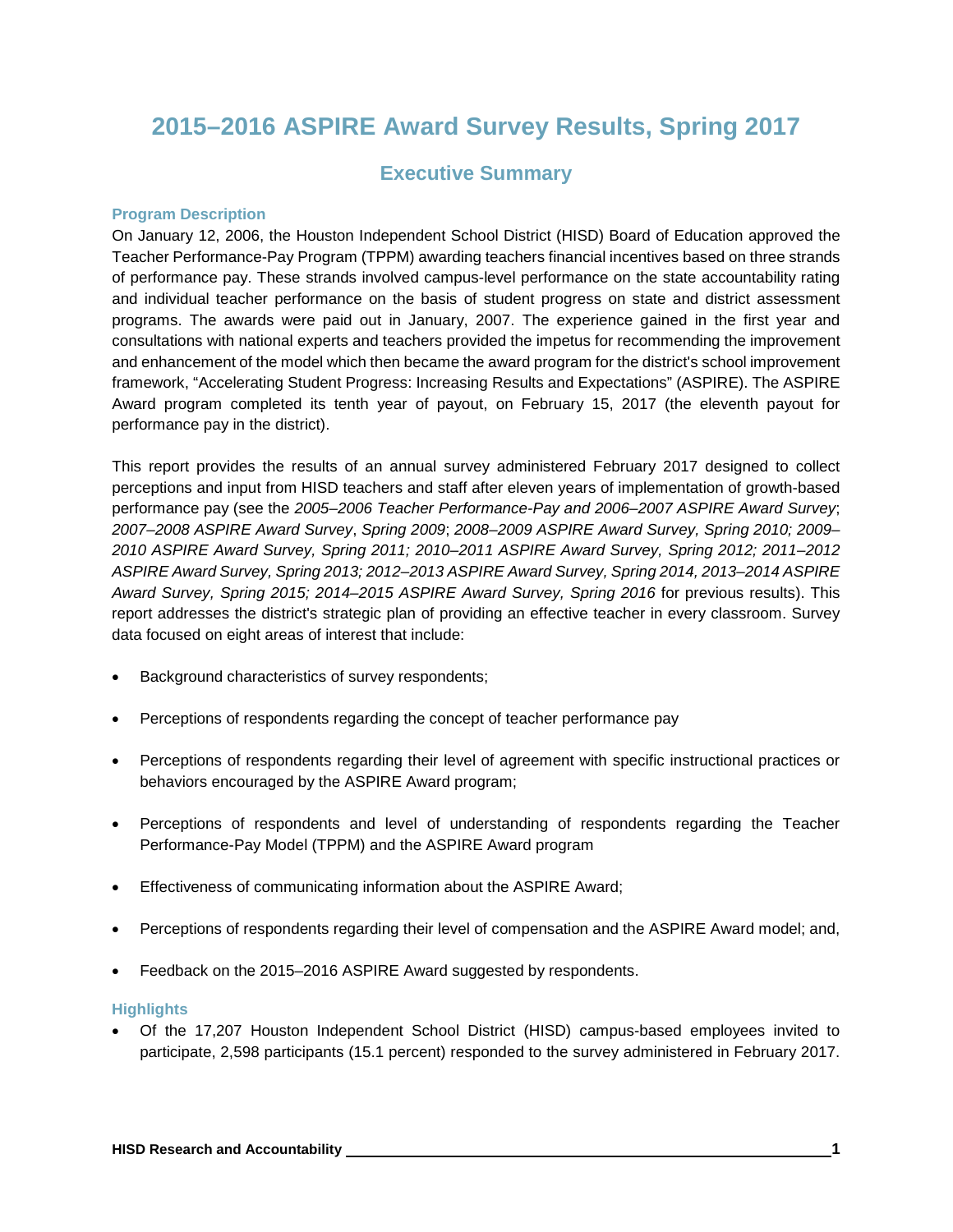Of the 2,126 respondents who indicated an award category, 59.3 percent were core teachers (Groups 1–3), 9.3 percent were elective/ancillary teachers, 7.1 percent were instructional support staff, 7.5 percent were teaching assistants, 7.2 percent were operational support staff, 4.1 percent were either principals or assistant principals/deans of instruction, and 5.5 percent indicated *Other*. **Any conclusions drawn from this survey should be made with caution given the low response rate**.

- When comparing survey results over the last eleven years, the majority of respondents were *in favor* or *somewhat in favor* of the concept of teacher performance pay, with the 2017 rate of 57.9 percent being the highest in the last five years.
- Based on survey data collected in February 2017, the largest percentage of respondents (76.0 percent) indicated that over the past several years for classroom instructional strategies, *they always collaborated with their colleagues*.
- The percentage of respondents that have been *in favor* or *somewhat in favor* of the performance-pay model has ranged from 35.1 percent to 53.3 percent, currently at 48.5 percent which is the highest rate in the last five years.
- Administrators, such as principals and assistant principals/deans of instruction indicated **very high or high levels of knowledge** concerning the ASPIRE Award program.
- Elective/ancillary teachers had higher levels of knowledge about the ASPIRE Award program than core foundation teachers, instructional support staff, teaching assistants, operational support staff, other, and respondents that indicated they were not eligibile.
- When respondents were asked to list at least one positive aspect of the award model that made the most impact on them as educators, 1,096 or 42.2 percent provided at least one response on the February 2017 survey. The four highest emergent categories based on the percentage of the responses centered on the following:
	- o No impact on them as an educator (15.1 percent),
	- o Recognition (12.3 percent),
	- o Incentive (12.1 percent), and
	- o Motivate/Encourage (9.8 percent)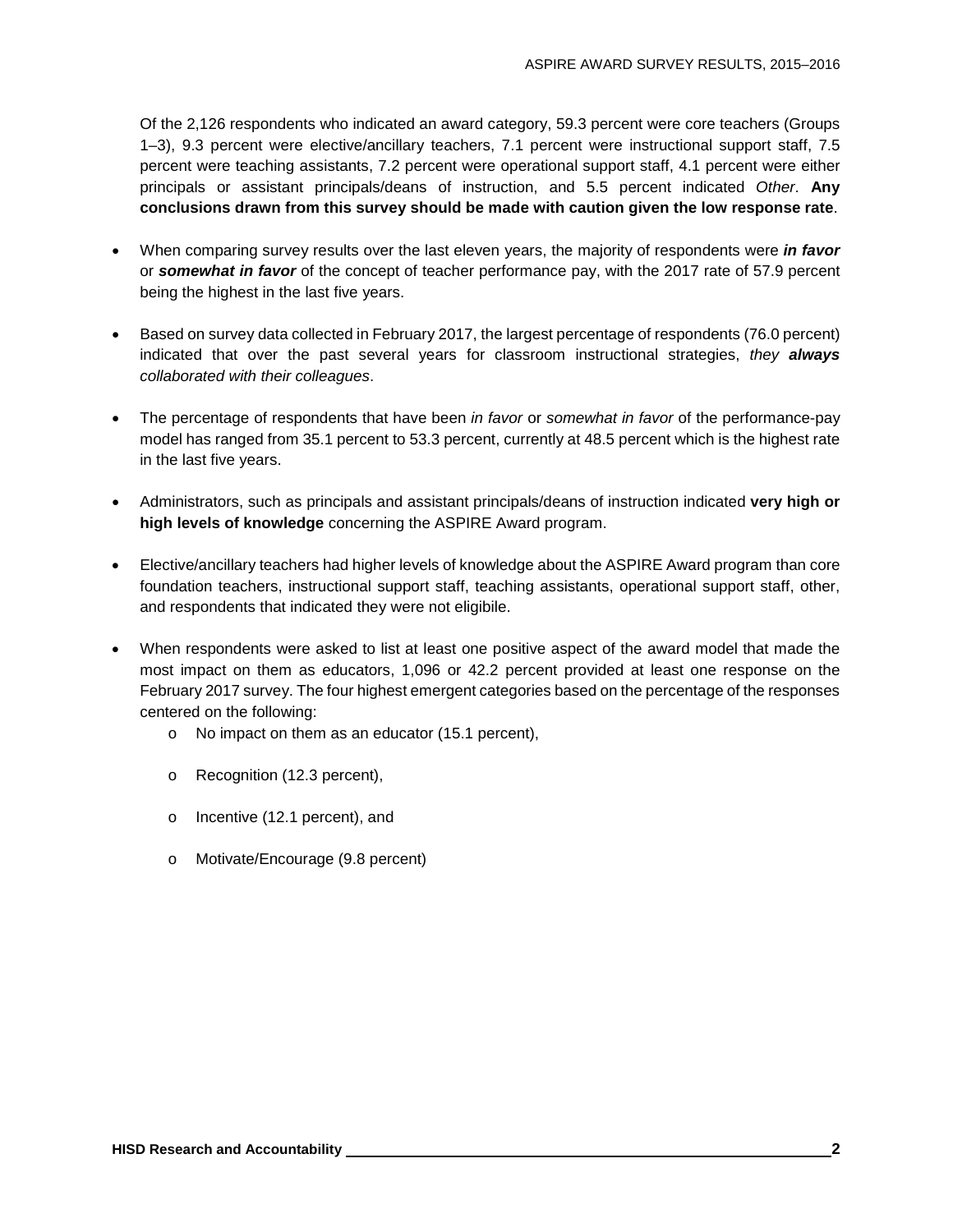## **Introduction**

The purpose of the ASPIRE Award Model is to reward teachers for their efforts in improving the academic growth of their students. The ASPIRE Award comparative growth data provides teachers with the information that they need to facilitate and measure student progress at the student, classroom, and campus levels. The ASPIRE Award is dedicated to achieving the following goals:

- Encourage cooperation in Professional Learning Communities;
- Be aligned with the district's other school-improvement initiatives;
- Use comparative growth data to reward teachers reliably and consistently for student progress; and
- Include core teachers at all grade levels, early childhood through grade 12.

The ASPIRE Award is based on the following principles:

- Performance pay drives academic performance;
- Good teaching occurs in all schools;
- Teamwork is valuable;
- Performance pay does not replace a competitive base salary, and
- Performance pay systems are dynamic and evolve over time.

Given these goals and principles, the ASPIRE Award involves three different indicators of academic performance:

- Indicator I–Individual Performance: (comparative growth core teacher progress);
- Indicator II–Group Performance: Teachers (department comparative growth); and,
- Indicator III–Group Performance: Campus-Wide (campus growth). Indicator III is based on the campuswide comparative growth across subjects, Index 3 distinction for elementary and middle schools, and Advanced Placement (AP)/International Baccalaureate (IB) participation and performance for high schools. Under the model, every HISD teacher has the opportunity to participate in at least Indicator III.

## **Methods**

#### **Data Collection and Analysis**

The ASPIRE Award survey items were developed from previous surveys, reviewed, and approved by members of the ASPIRE Award Executive Committee with input from the Department of Human Resources and Professional Educator Compensation and Support (PECAS) Committee. The 2015–2016 ASPIRE Award Survey was administered on-line from Wednesday, January 4, 2017, through Wednesday, February 15, 2017, with follow-up reminders on Tuesday, January 17, 2017, Tuesday, January 31, 2017, and Thursday, February 9, 2017. The survey responses were completely anonymous through SurveyMonkey with no IP addresses collected. The survey instructions with the embedded link to access the survey were sent directly to campus-based employees by HISD partner Battelle for Kids.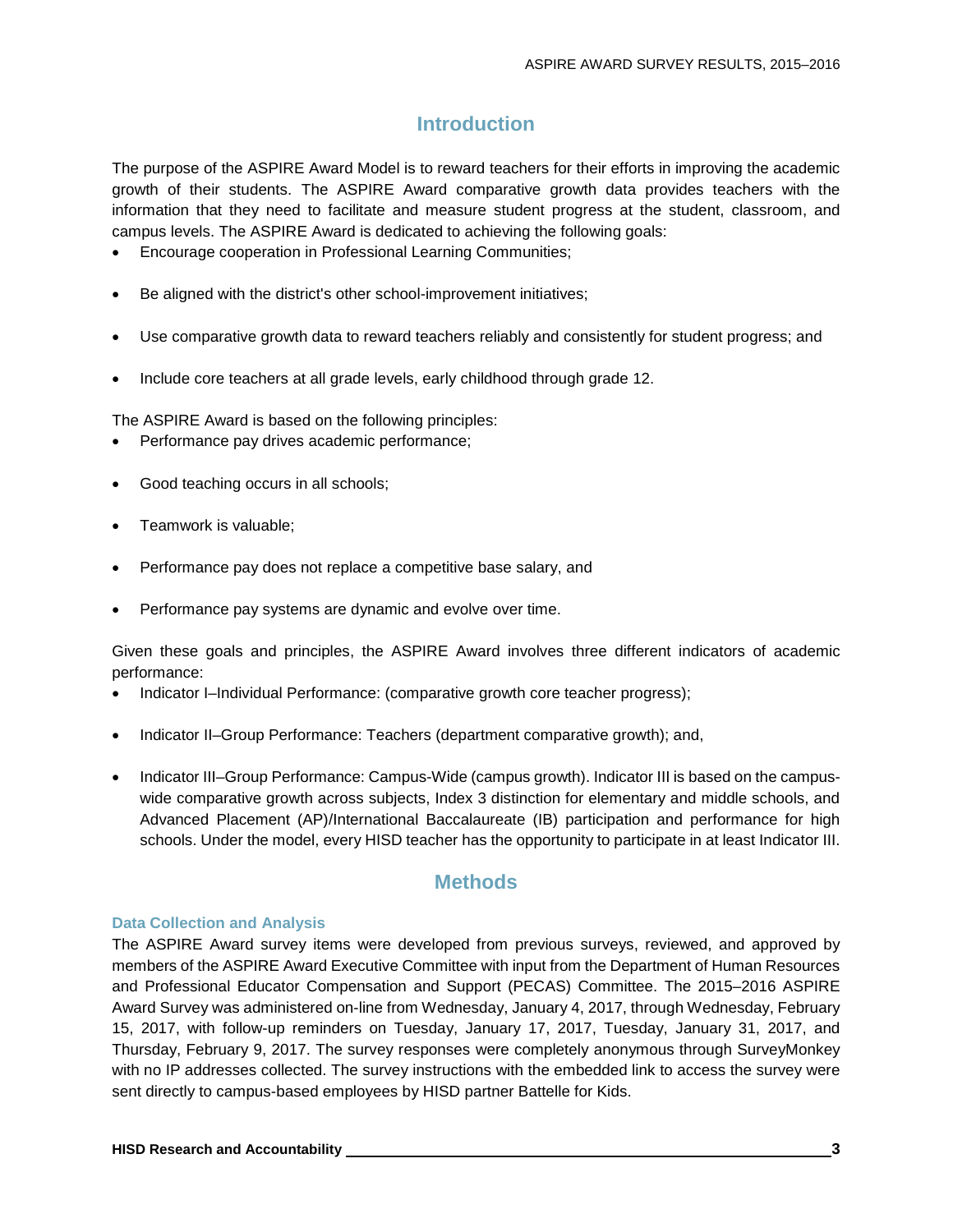#### **Data Limitations**

Changes in the structure of the survey and coding practices limited comparisons to the results of previously developed survey instruments. For the February 2017 survey administration, data quality checks were conducted and corrections made regarding skip patterns. Any conclusions from these results should be made with caution due to the low response rate. The responses may not be generalizable to the population of campus-based staff who were initially invited to participate.

## **Results**

#### *What were the background characteristics of survey respondents?*

- Of the 17,207 Houston Independent School District (HISD) campus-based employees invited to complete the survey, there were 2,598 participants who responded to the survey (15.1 percent) administered in February 2017. Any conclusions drawn from this survey should be made with caution given the low response rate (**Appendix A**, **Table A–1**, p. 21).
- Of the 2,598 respondents, 2,126 indicated their ASPIRE Award categorization for the 2015–2016 school year. Core teachers (Group 1, 2, and 3) represented the highest percentage of respondents with 59.3 percent, followed by elective/ancillary teachers with 9.3 percent (**Table A–2**, p. 21).
- Approximately two-thirds of respondents reported holding either a Bachelor's Degree (35.0 percent) or a Master's Degree (34.2 percent). The average experience in HISD was 11.6 years with the average experience at the current campus being 8.0 years (**Table A–3**, p. 21).
- Approximately 90 percent of the respondents were employed in HISD for the 2015–2016 school year, and approximately 78 percent were eligible to receive an award. Sixty percent of the respondents indicated that they will receive an ASPIRE Award (**Table A–4**, p. 22).
- Of the 1,513 December 2007 survey respondents, 65.6 percent indicated that they received an award. The percentage continued to increase through the March 2011 survey, where 90.3 percent of respondents received an award. There was a decline of 35.5 percentage points from March 2011 to January 2014, followed by a two-year increase of 6.7 percentage points, and then a decrease of 1.1 percentage points in February 2017 (**Figure 1**, p. 5). The majority of survey respondents over the past eleven years reflect ASPIRE Award recipients.
- On the February 2017 survey, respondents were asked to indicate if they taught in a critical shortage area. Since respondents may have taught in more than one critical shortage area, percentages are based on the total number of responses. Of the 2,168 responses, 61.7 percent did not teach in a critical shortage area (N/A), 14.3 percent indicated they taught bilingual education, 11.3 percent indicated special education, 6.2 percent indicated secondary mathematics, 5.3 percent indicated secondary science, and 1.2 percent indicated secondary Spanish (**Table A–5**, p. 22).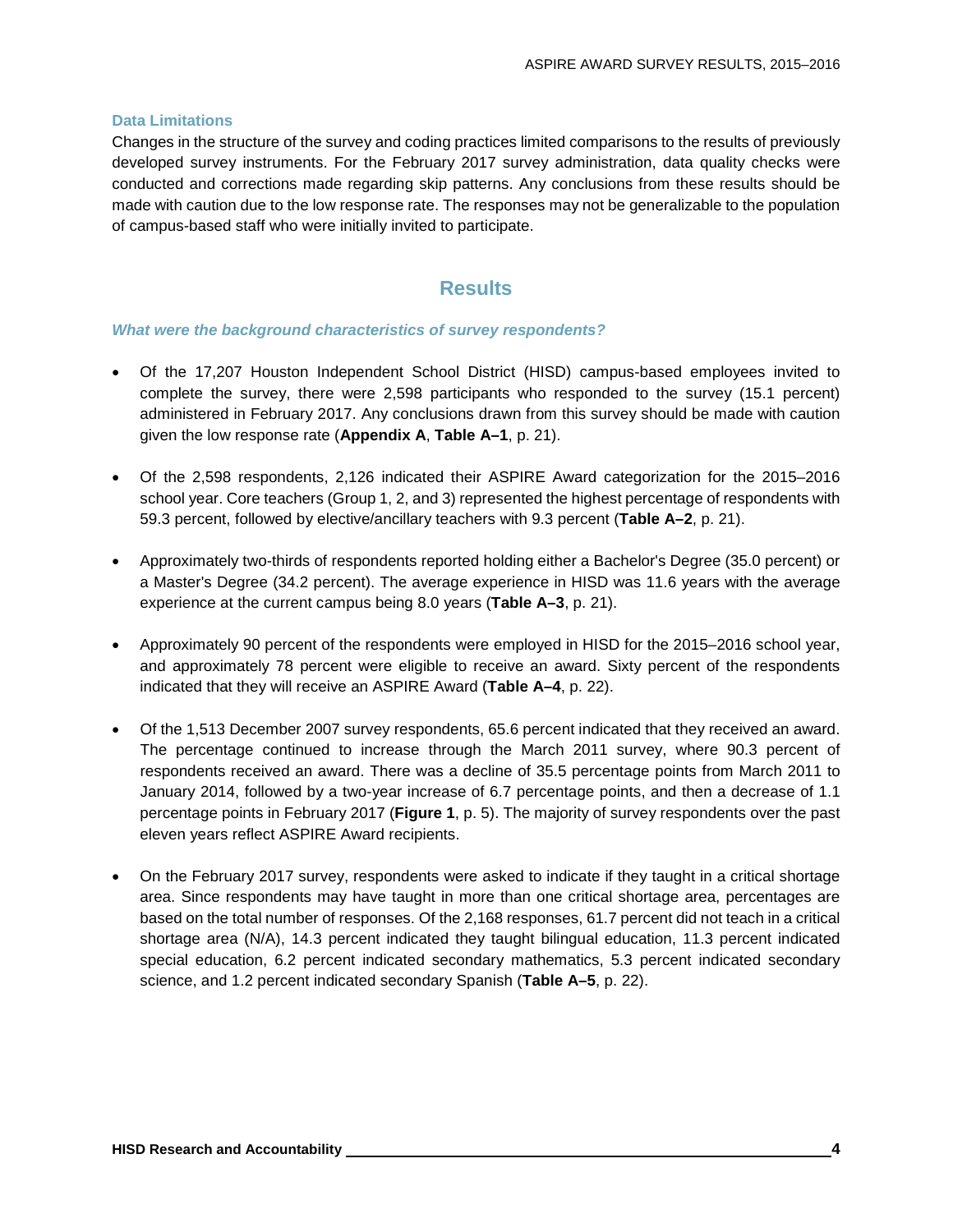

**Figure 1. Percentage of Respondents Receiving an Award Based on Results of Eleven Survey Administrations**

Source: SurveyMonkey® Data File, 2017; TPPM Results, 2005–2006; ASPIRE Award Survey Results, 2006–2007 to 2014–2015

Notes: TPPM=Teacher Performance-Pay Model; over the 11-year period, there have been budgetary cut-backs, model, and policy changes**.**

#### *What were the perceptions of respondents regarding the concept of teacher performance pay overall?*

• When comparing survey results over the last eleven years, there was an overall decrease in the percent of respondents who were *in favor* or *somewhat in favor* of the concept of teacher performance pay from 69.2 percent in December 2007 to 57.9 percent in February 2017, the highest percentage in the last five years (**Figure 2**).



**Figure 2. Percentage of Respondents Indicating Favorability Toward the Concept of Performance Pay over Eleven Years**

Source: SurveyMonkey® Data File, 2017; TPPM Results, 2005–2006; ASPIRE Award Survey Results, 2006–2007 to 2014–2015

Notes: TPPM=Teacher Performance-Pay Model; over the 11-year period, there have been budgetary cut-backs, model, and policy changes**.**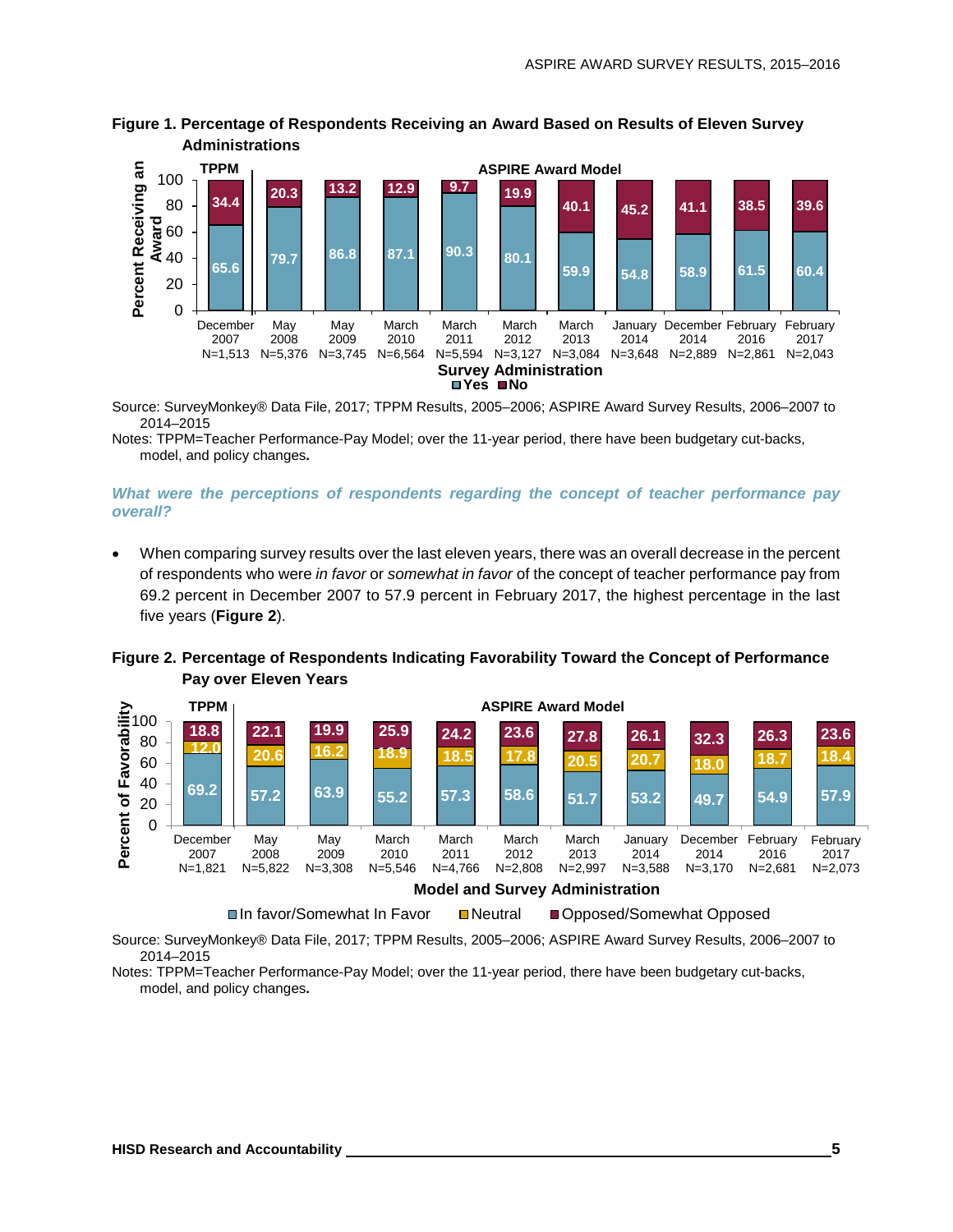- There was an overall increase in the percent of respondents who were *somewhat opposed* or *opposed* to the concept of teacher performance pay from 18.8 percent in December 2007 to 32.3 percent in December 2014 and decreasing to 23.6 percent in February 2017 (Figure 2, p. 5).
- When respondents on the December 2007 survey administration were asked how favorable they were toward the concept of teacher performance pay based on individual student growth, 62.2 percent indicated they were *in favor* or *somewhat in favor*, compared to 48.5 percent of respondents in February 2017, which was an increase of 3.4 percentage points from the previous year and the highest rate in the last eight years (**Figure 3**).
- The percentage of survey respondents indicating that they were *somewhat opposed* or *opposed* toward the concept of teacher performance pay based on individual student growth varied over the 11-year period with an overall increase from 24.5 percent in 2007 to 33.0 percent in 2017 (Figure 3).

#### **Figure 3. Percentage of Respondents Indicating Favorability Toward the Concept of Teacher Performance Pay Based on Individual Student Growth over Eleven Years**



Source: SurveyMonkey® Data File, 2017; TPPM Results, 2005–2006; ASPIRE Award Survey Results, 2006–2007 to 2014–2015

Notes: TPPM=Teacher Performance-Pay Model; over the 11-year period, there have been budgetary cut-backs, model, and policy changes.

- Over the past eleven years, survey respondents were asked to indicate their perceptions about the concept of performance pay based on passing rates. When comparing overall survey results from December 2007 to February 2017, there was essentially no change, with the majority of respondents over the last three years consistently opposed to using passing rates for performance pay (**Figure 4**, p. 7).
- Over the past nine years, survey respondents were asked to indicate their perceptions about the concept of receiving differentiated pay as seen in **Figure 5** (p. 7). The percentage of campus-based staff *in favor* or *somewhat in favor* of the concept of differentiated pay varied. Overall there was a decrease from 55.5 percent after the 2009 payout to 54.3 percent in February 2017.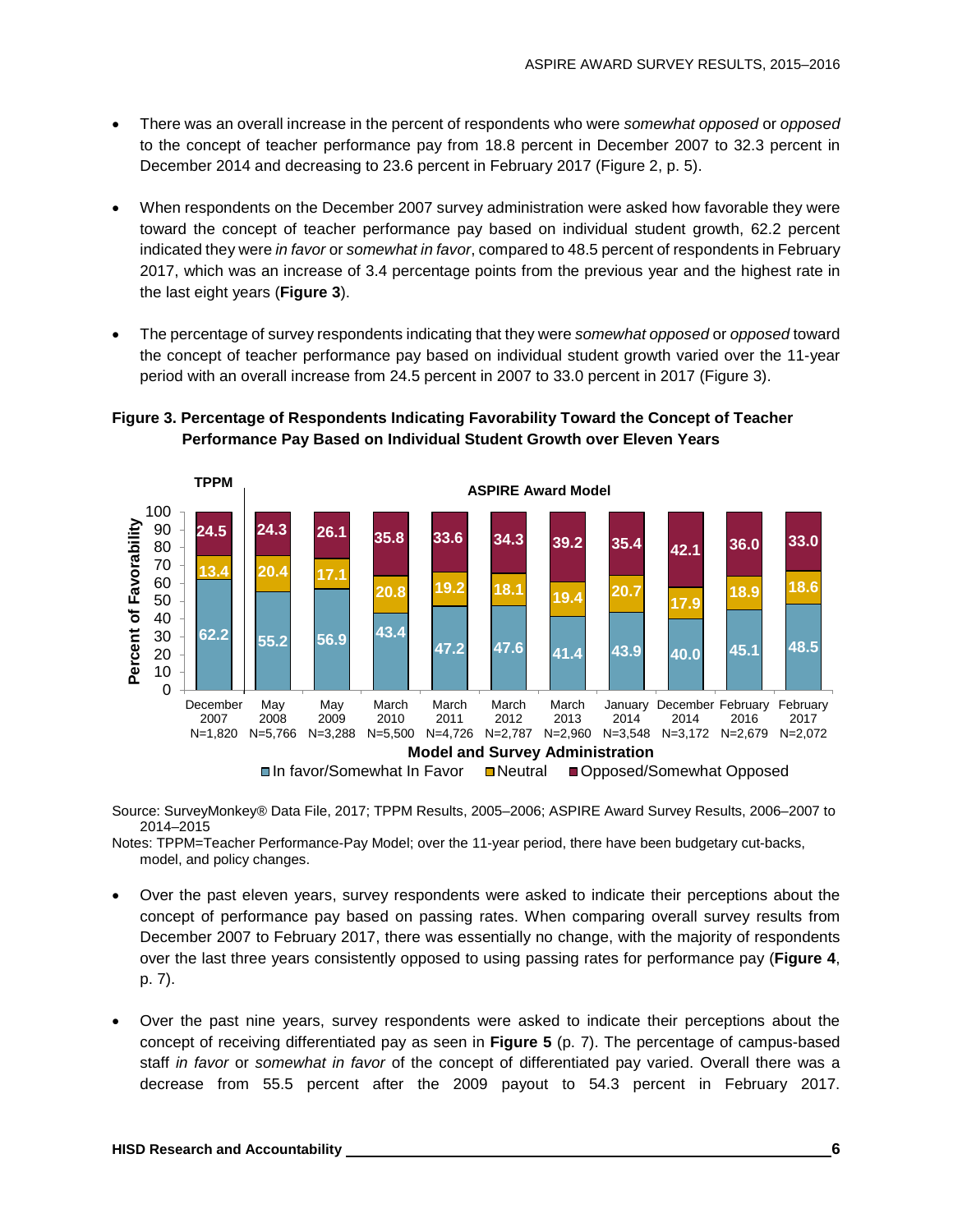• Over the past nine years, the percent of respondents indicating that they were *opposed* or *somewhat opposed* to differentiated pay varied. Overall, there was an increase from 22.1 percent in 2009 to 23.0 percent in February 2017 which does reflect the lowest level of opposition over the last eight years (Figure 5).

#### **Figure 4. Percentage of Respondents Indicating Favorability Toward the Concept of Teacher Performance Pay Based on Passing Rates over Eleven Years**



Source: SurveyMonkey® Data File, 2017; TPPM Results, 2005–2006; ASPIRE Award Survey Results, 2006–2007 to 2014–2015

Notes: TPPM=Teacher Performance-Pay Model; over the 11-year period, there have been budgetary cut-backs, model, and policy changes.





Source: SurveyMonkey® Data File, 2017; ASPIRE Award Survey Results, 2007–2008 to 2014–2015 Note: Over the 9-year period, there have been budgetary cut-backs, model, and policy changes.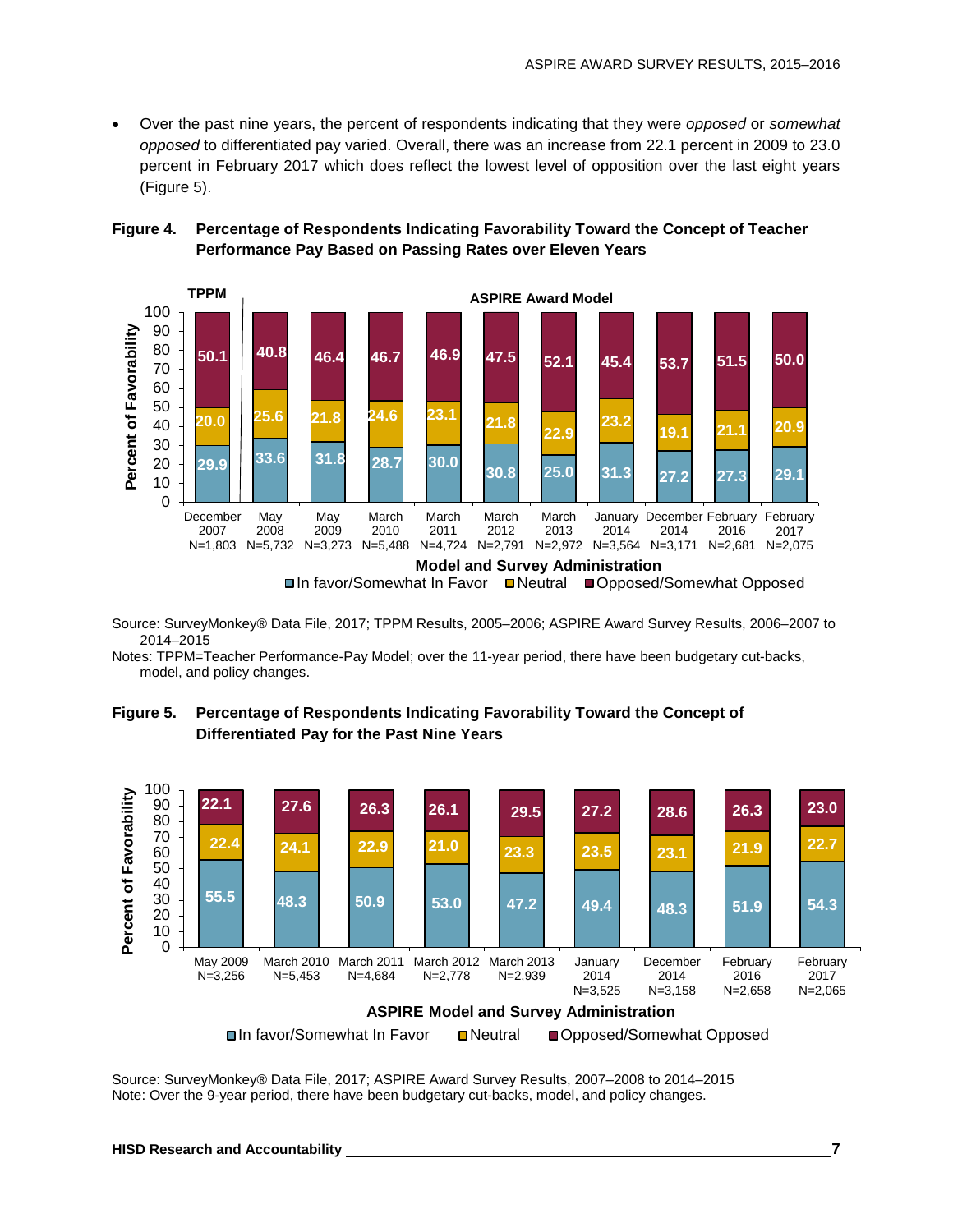• When comparing survey results from January 2014 to February 2017, data were collected on the favorability of respondents towards the concept of an award for educators in hard-to-staff buildings. The majority of respondents over the last four years indicated that they were *in favor* or *somewhat in favor* of awarding an incentive to educators in hard-to-staff buildings. This item has inceased in favorability by 10.8 percentage points, from 57.0 percent in January 2014 to 67.8 February 2017 (**Figure 6**).





**□In favor/Somewhat In Favor □Neutral ■Opposed/Somewhat Opposed** 

Source: SurveyMonkey® Data File, 2017; ASPIRE Award Survey Results, 2013–2014 and 2014–2015 Note: For 2012–2013 to 2014–2015, hard-to-staff schools refer to those schools that were TEA-rated as *Improvement Required (IR)*.

- To determine whether there were differences in perceptions toward the concept of performance pay overall, comparisons were made between core foundation teachers and non-core instructional staff (December 2007 and February 2017) as summarized in **Figure 7** (p. 9). Based on results of the December 2007 survey administration, the percentage of core foundation teachers who were *in favor* or *somewhat in favor* of teacher performance pay exceeded that of non-core instructional staff by 8.4 percentage points; However, February 2017 survey results indicated that the percentage of core foundation teachers who were *in favor* or *somewhat in favor* of teacher performance pay exceeded that of non-core instructional staff by only 4.5 percentage points. Favorable responses have decreased overall for both groups over the last ten years, but the gap between core and non-core has diminished.
- To determine whether there were differences in perceptions toward the concept of teacher performance pay based on individual student growth, comparisons were made between core foundation teachers and non-core instructional staff through time (December 2007 and February 2017). **Figure 8** (p. 9) summarizes the results. The percentage of core foundation teachers who were *in favor* or *somewhat in favor* of teacher performance pay based on individual student growth exceeded that of non-core instructional staff by 11.6 percentage points based on December 2007 results and 6.2 percentage points based on February 2017 results.
- The percentage of non-core instructional staff that indicated they were *somewhat opposed* or *opposed* toward the concept of teacher performance pay based on individual student growth exceeded that of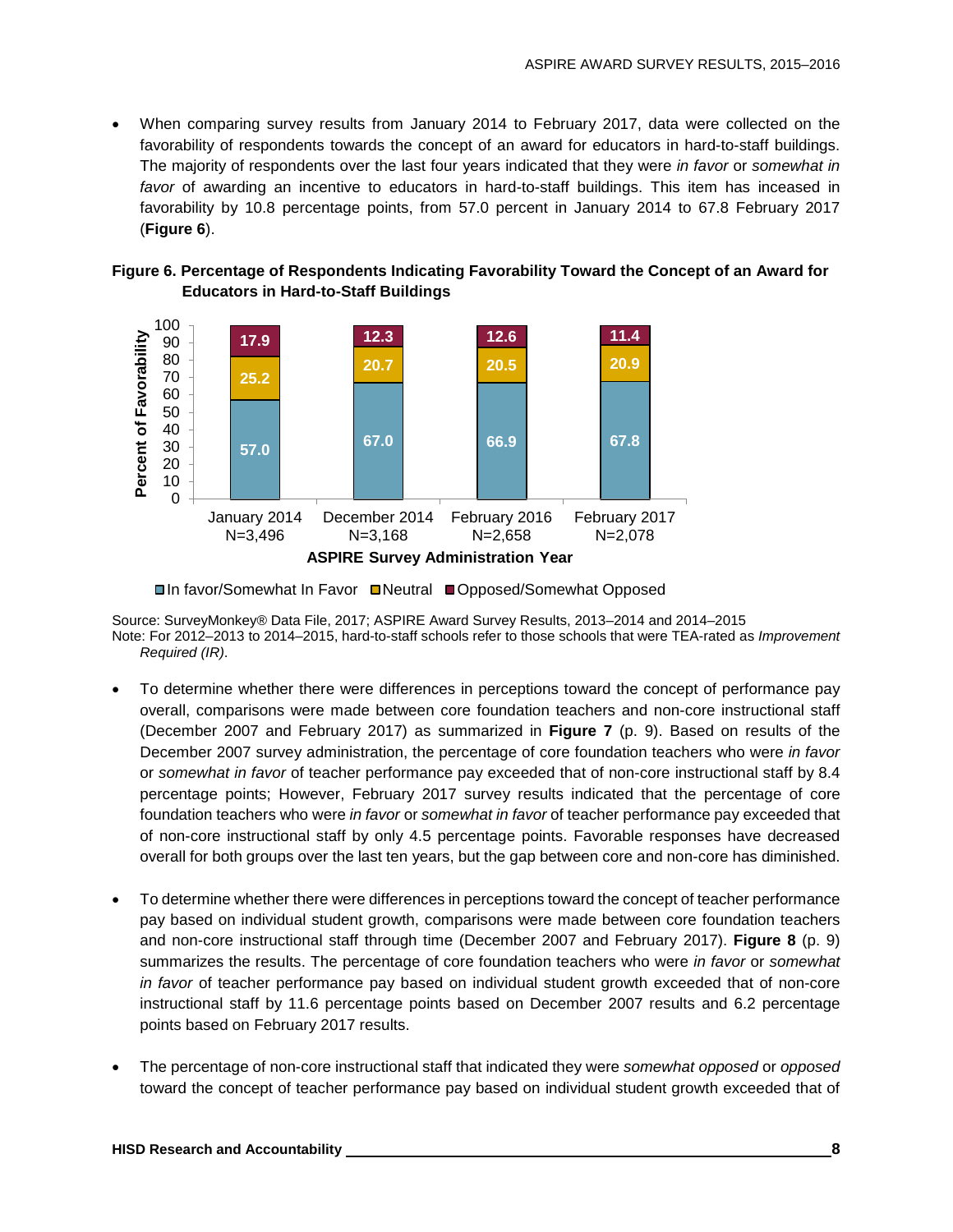core foundation teachers by 9.8 percentage points in December 2007 compared to 5.1 percentage points based on February 2017 results (Figure 8).





**Core Foundation Teachers and Non-Core Instructional Staff**

□In favor/Somewhat in Favor ■Neutral ■Opposed/Somewhat Opposed

Source: SurveyMonkey® Data File, 2017; TPPM Results, 2005–2006

Note: To make 2017 comparable to the 2007 survey administration data, non-instructional employees (ASPIRE Award Group 6 and 7) (N=227), principals (ASPIRE Award Group 1L) (N=43), and Other (N=89) were not included in this analysis.





#### **Core Foundation Teachers and Non-Core Instructional Staff**

**□In favor/Somewhat in Favor ID Neutral ID Opposed/Somewhat Opposed** 

Source: SurveyMonkey® Data File, 2017; TPPM Results, 2005–2006

Note: To make 2017 comparable to the 2007 survey administration data, non-instructional employees (ASPIRE Award Groups 6 and 7) (N=264) and principals (ASPIRE Award Group 1L) (N=43) and Other (N=90) were not included in this analysis.

• To determine whether there were differences in perceptions between core foundation teachers and non-core instructional staff over time regarding favorability toward the concept of teacher performance pay based on passing rates, comparisons were made using results from the December 2007 survey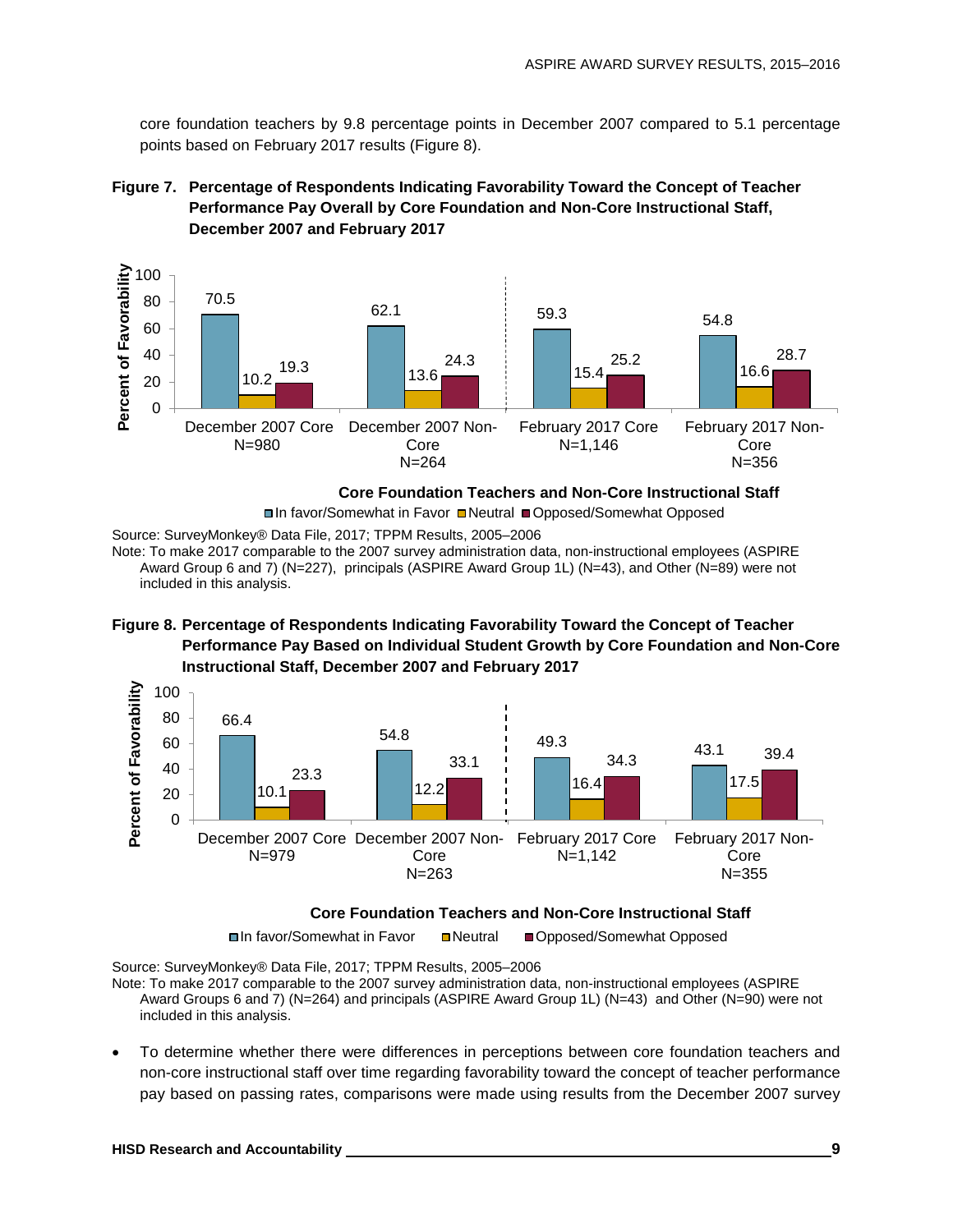administration and the February 2017 survey administration. **Figure 9** summarizes the results. The percent of core foundation teachers who were *in favor* or *somewhat in favor* of teacher performance pay based on passing rates only exceeded that of non-core instructional staff by 5.3 percentage points in December 2007 decreasing to a difference of 2.8 percentage points in February 2017.

• Approximately 52 percent of core foundation teachers and non-core instructional staff indicated that they were *somewhat opposed* or *opposed* toward the concept of teacher performance pay based on passing rates for the December 2007 survey administration which compares to 51.1 percent of core foundation teachers and 54.8 percent of non-core instructional staff based on survey results from the February 2017 administration (Figure 9).





Note: To make 2017 comparable to the 2007 survey administration data, non-instructional employees (ASPIRE Award Groups 6 and 7) (N=231) and Principals (ASPIRE Award Group 1L) (N=42) and Other (N=89) were not included in this analysis.

- **Appendix B** (p. 28) compares differences in perceptions toward the concept of teacher performance pay overall by eligibility category (February 2017). Of the respondents that indicated that they were eligible to receive an award and who indicated a particular eligibility category, 82.1 percent of assistant principals/deans of instruction indicated they were *somewhat in favor* or *in favor* toward the concept of teacher performance pay, reflecting the highest level of agreement of all the eligibility categories. This was followed by principals at 72.1 percent, and Group 1 Teachers with a STAAR Comparative Growth Report at 64.9 percent.
- Of the respondents that indicated that they were eligible to receive an award and who indicated a particular eligibility category, 30.9 percent of elective/ancillary teachers indicated that they were *somewhat opposed* or *opposed* toward the concept of teacher performance pay, reflecting the highest level of disagreement to the statement (Appendix B).
- For those respondents that reported they were not eligible to receive an ASPIRE award, 49.2 percent were *somewhat in favor* or *in favor* and 33.9 percent were *somewhat opposed* or *opposed* toward the concept of teacher performance pay, reflecting less positive perceptions than eligible core foundation teachers (Appendix B).

**<sup>□</sup>In favor/Somewhat in Favor Denoted Deposed/Somewhat Opposed** 

Source: SurveyMonkey® Data File, 2017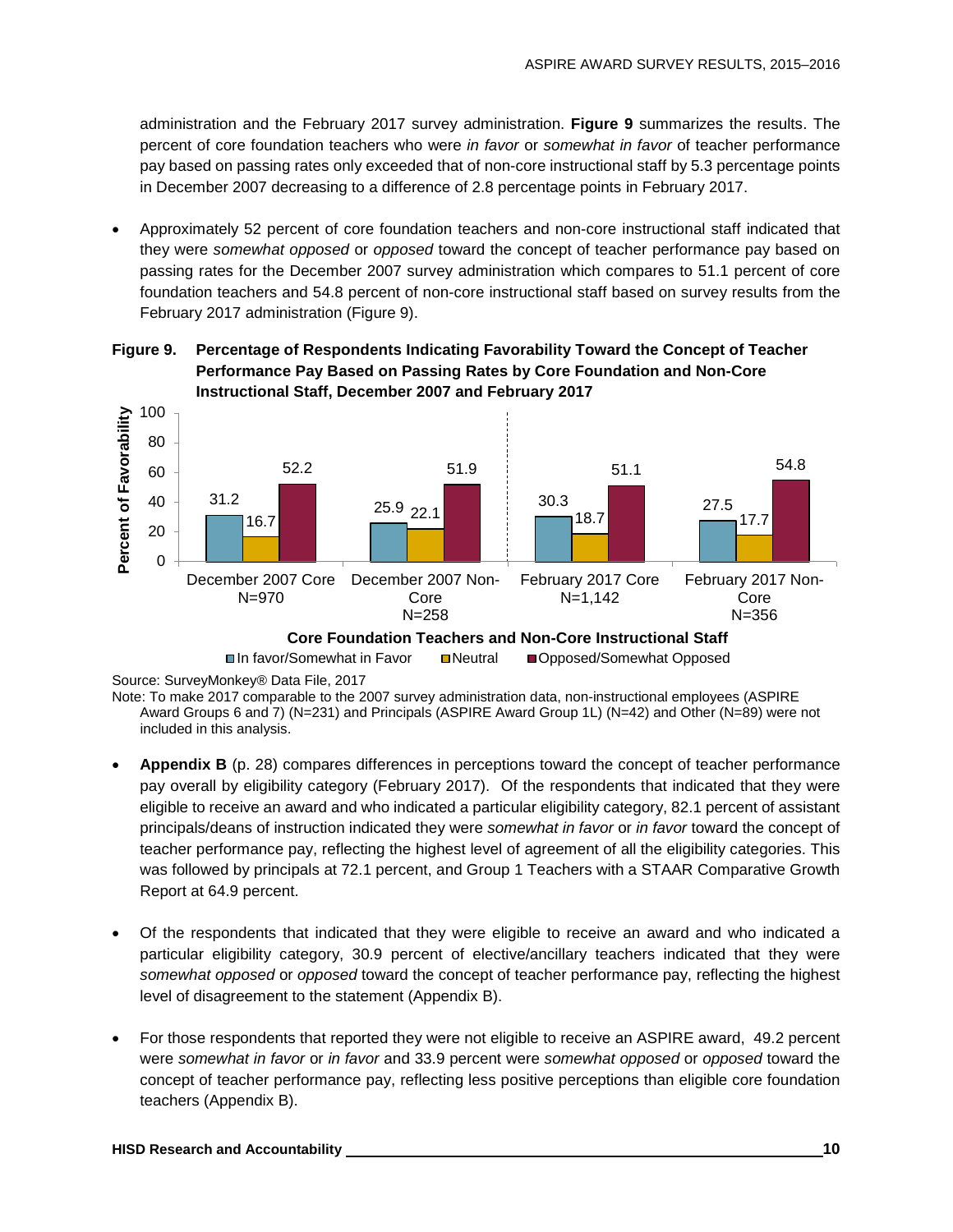- **Appendix C** (p. 29) summarizes the results by eligibility category regarding perceptions towards the concept of teacher performance pay based on individual student growth, **Appendix D** (p. 30) summarizes the results by eligibility category regarding perceptions towards the concept of teacher performance pay based on passing rates only, and **Appendix E** (p. 31) summarizes the results by eligibility category regarding perceptions towards the concept of differentiated pay based on the February 2017 survey administration.
- Of the respondents that indicated that they were eligible to receive an award and who indicated a particular eligibility category, 72.5 percent of assistant principals/deans of instruction and 72.1 percent of principals indicated they were *somewhat in favor* or *in favor* toward the concept of teacher performance pay based on individual student growth, reflecting the highest levels of agreement of all the eligibility categories (Appendix C).
- Of the respondents that indicated that they were eligible to receive an award and who indicated a particular eligibility category, 43.3 percent of elective/ancillary teachers and 42.9 percent of core teachers, grades 3–12 without a STAAR Comparative Growth Report, indicated that they were *opposed* or *somewhat opposed* toward the concept of teacher performance pay based on individual student growth (Appendix C).
- Of the respondents that indicated that they were eligible to receive an award and who indicated a particular eligibility category, 47.5 percent of assistant principals/deans and 19.0 percent of principals indicated they were *somewhat in favor* or *in favor* toward the concept of teacher performance pay based on individual passing rates, reflecting the highest and lowest levels of agreement, respectively, of all the eligibility categories based on February 2017 results (Appendix D).
- Of the respondents that indicated that they were eligible to receive an award and who indicated a particular eligibility category, 59.4 percent of elective/ancillary teachers and 29.4 percent of operational support staff indicated that they were *opposed* or *somewhat opposed* toward the concept of teacher performance pay based on passing rates, reflecting the highest and lowest levels of disagreement, respectively, of all of the eligibility categories (Appendix D).
- Of the respondents that indicated that they were eligible to receive an award and who indicated a particular eligibility category, 79.5 percent of assistant principals/deans of instruction indicated they were *somewhat in favor* or *in favor* toward the concept of differentiated pay, reflecting the highest level of agreement of all the eligibility categories. This was followed by principals at 70.7 percent. Operational support staff and instructional support staff had the lowest levels of agreement with only 44.1 percent and 44.7 percent, respectively, *in favor* or *somewhat in favor* (Appendix E).
- Of the respondents that indicated that they were eligible to receive an award and who indicated a particular eligibility category, 34.8 percent of elective/ancillary teachers indicated that they were *somewhat opposed* or *opposed* toward the concept of differentiated pay, reflecting the highest level of disagreement to the statement (Appendix E).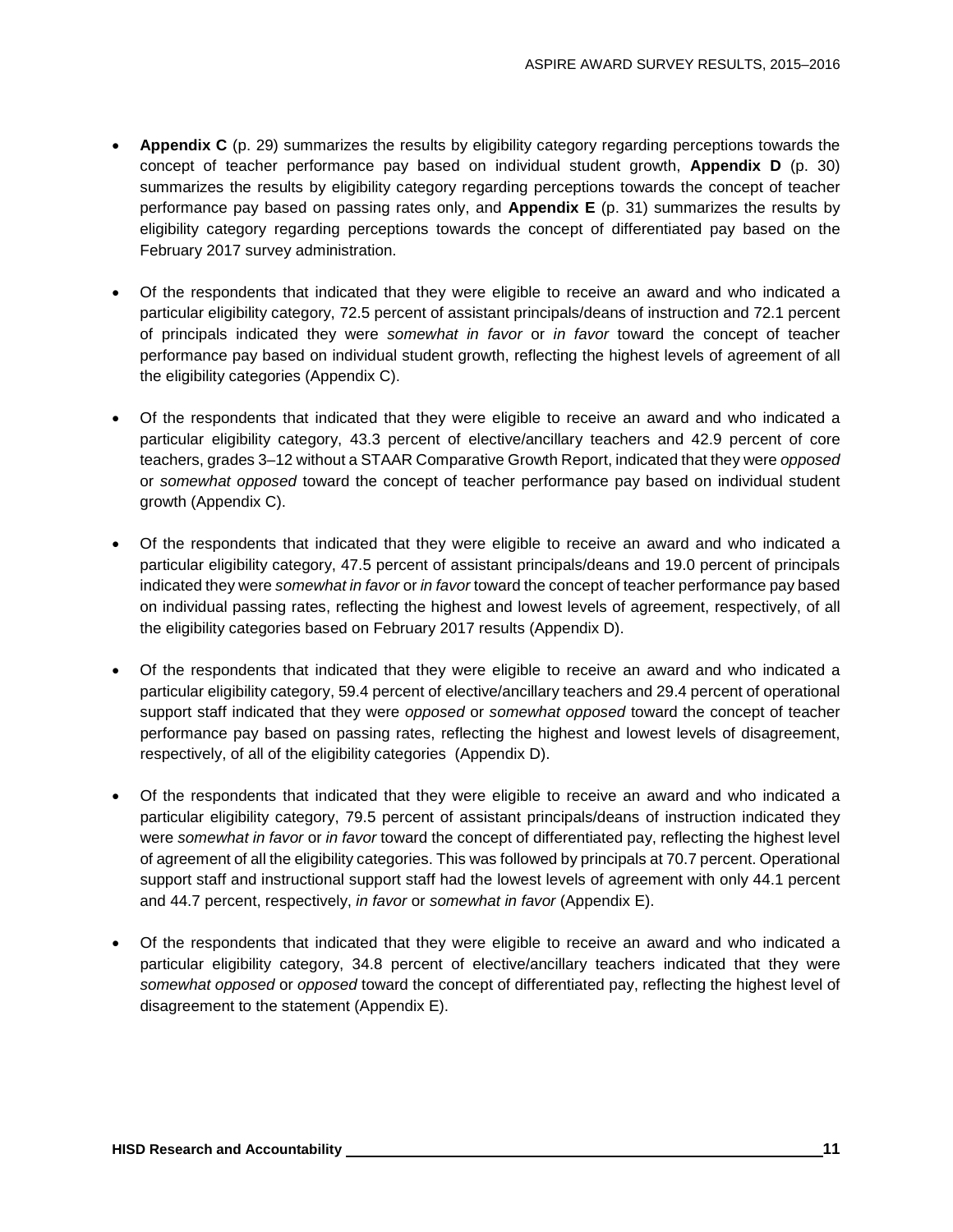*What were the perceptions of respondents regarding their level of agreement with specific instructional practices or behaviors encouraged by the ASPIRE Award program or practiced over the past several years?*

- Over the past eight years, respondents were asked whether the ASPIRE Award encouraged specific behaviors. **Table A–6** (p. 22) compares the responses for four items to the baseline year. The largest percentage of respondents in 2009 indicated that they *agreed* or *strongly agreed* that the ASPIRE Award encouraged them to *continue teaching in the classroom* (47.9 percent), *remain working in HISD* (44.0 percent) (baseline year is 2012), encouraged them to *come to work on a daily basis* (47.0 percent), and *innovate in the classroom* (39.2 percent) (baseline year is 2014). These percentages decreased to 44.8 percent, 42.1 percent, and 42.1 percent, and increased to 43.9 percent, respectively in February 2017 survey data.
- Based on survey data collected in February 2017, the largest percentage of respondents indicated that over the past several years, they "Always" collaborated with their colleagues (76.0 percent*)* (**Table A– 7**, p. 23).
- Based on survey data collected in February 2017, 4.2 percent of respondents indicated that they *never used data from district formative assessments to make instructional decisions*, compared to 58.0 percent who *always used data from district formative assessments to make instructional decisions* (Table A–7).

#### What were the perceptions and level of understanding of respondents regarding the Teacher *Performance-Pay Model (TPPM) and ASPIRE Award Program?*

- **Figure 10** (p. 13) summarizes the perceptions of respondents towards the respective performance-pay models through time. In December 2007, 44.4 percent of respondents indicated they were *in favor* or *somewhat in favor* toward the 2005–2006 Teacher-Performance Pay Model. The percentage reached a peak of 53.3 percent in 2009, and was most recently reported at 48.5 percent which is the highest rate in the last five years (February 2017 survey administration). Although performance has varied over the eleven-year period, the percentage of respondents *in favor* or *somewhat in favor* of the performance-pay model has been less than 50 percent with the exception of the May 2009 survey administration.
- The percentage of respondents that indicated they were *somewhat opposed* or *opposed* toward the 2005–2006 Teacher Performance-Pay Model and/or to the ASPIRE Award program paid out that year decreased by 17.0 percentage points over an eleven-year period, from 39.2 percent to 22.2 percent for the most current program (Figure 10).
- **Figure 11** (p. 13) summarizes the results regarding the level of understanding respondents indicated toward the ASPIRE award models for each of the last ten years.
- When comparing survey results from May 2008 to February 2017, the percentage of respondents that indicated their level of understanding of the ASPIRE Award program was *very low* or *low*, varied over time. Approximately 32 percent of respondents reported their level of understanding as *very low* or *low* in March 2010, reflecting the lowest levels of understanding. On the other hand, in March 2011, 39.7 percent of respondents reported having a *very high* or *high* level of understanding of the ASPIRE Award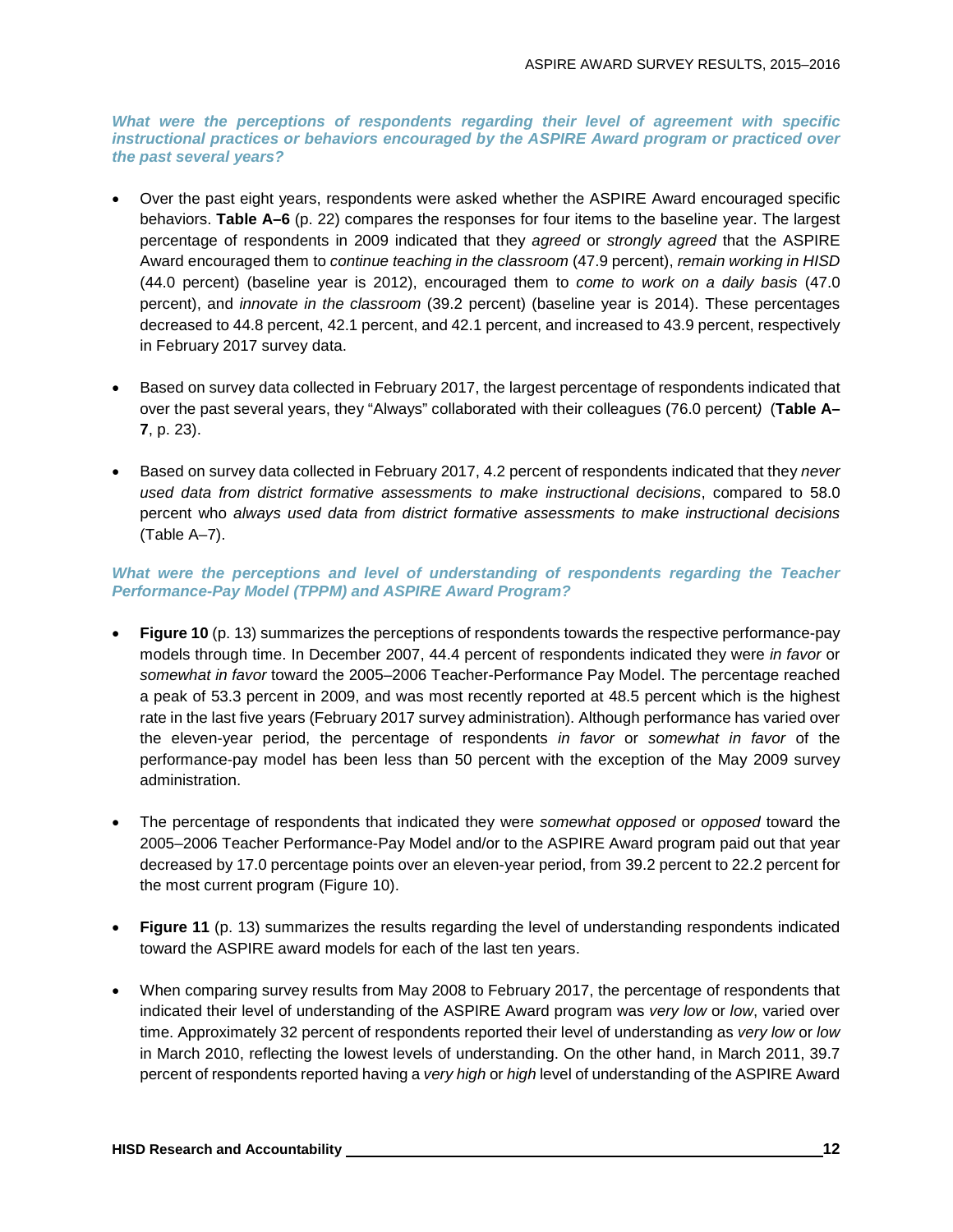program (Figure 11). With the latest survey administration, 79.0 percent of respondents indicated at least a sufficient level of understanding of the ASPIRE Award program.





Source: SurveyMonkey® Data File, 2017; TPPM Results, 2005–2006; ASPIRE Award Survey Results, 2006–2007 to 2014–2015

TPPM=Teacher Performance-Pay Model; Note: Over the 11-year period, there have been budgetary cut-backs, model and policy changes.





Source: SurveyMonkey® Data File, 2017; ASPIRE Award Survey Results, 2006–2007 to 2014–2015 Note: Over the 10-year period, there have been budgetary cut-backs, model and policy changes.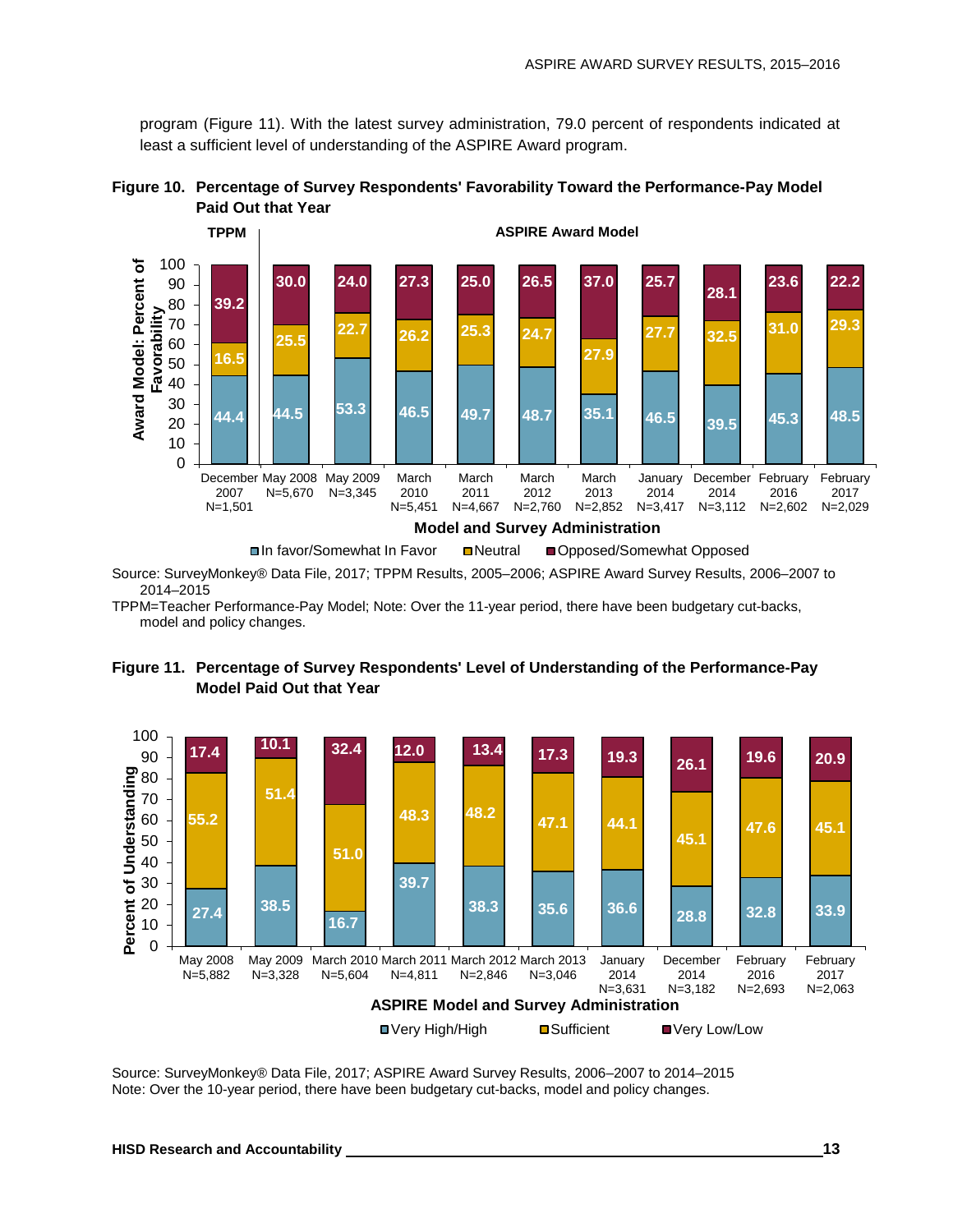- To determine whether there were differences in perceptions regarding the level of understanding toward ASPIRE, comparisons by eligibility category for ASPIRE February 2017 respondents are summarized in **Appendix F** (p. 32). Based on respondent data from the nine eligibility categories, assistant principals/dean of instruction and principals indicated having a *very high/high* level of understanding (59.5 percent and 58.1 percent, respectively) compared to core teachers, elective/ancillary teachers, instructional support staff, teaching assistants, operational support staff, and those indicating *Other* or that they were not eligible to receive an ASPIRE award (ranging from 26.1 percent for Operational Support Staff to 53.1 percent for elective/ancillary teachers.
- On the February 2017 survey, 24.5 percent of respondents that indicated they were teaching assistants as well as 24.7 percent of respondents that indicated they were not eligible to receive an award perceived their level of understanding of the ASPIRE Award program as *very low* or *low*, reflecting the greatest lack of understanding for ASPIRE survey respondents (Appendix F).
- When comparing the perceptions of respondents from May 2008 to February 2017, there was a 2.2 percentage point increase (44.5 percent to 46.7 percent) regarding respondents that rated their level of understanding of the difference between student achievement and academic progress as *very high* or *high* (**Figure 12**). Eighty-nine percent indicated their level of understanding was at least sufficient, up from 87 percent in the prior year.
- Over the past ten years, the percent of respondents who rated their level of understanding of the difference between student achievement and academic progress as *very low* or *low* has varied over time, ranging from 6.3 percent in May 2009 to 17.8 percent in December 2014, and most recently reported as 11.3 percent (Figure 12).

#### **Figure 12. Percentage of Survey Respondents' Indicating their Level of Understanding of the Difference Between Student Achievement and Academic Progress over Ten Years**





Source: SurveyMonkey® Data File, 2017; ASPIRE Award Survey Results, 2006–2007 to 2014–2015 Note: Over the 10-year period, there have been budgetary cut-backs, model and policy changes ■ Very High/High ■ Sufficient ■ Very Low/Low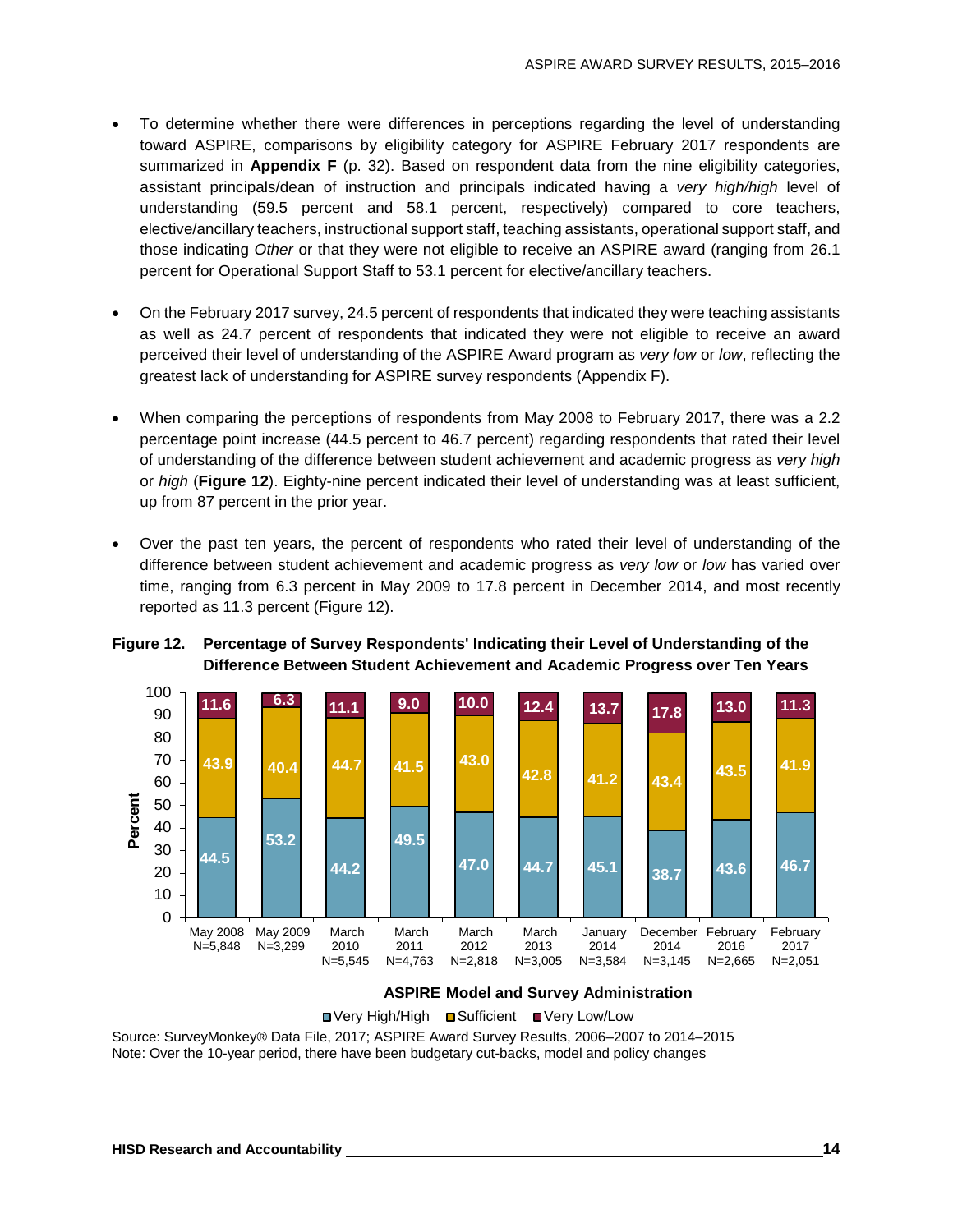- On the May 2008 ASPIRE Award survey, there were seven items designed to determine the level of understanding for different components related to the ASPIRE Award. **Table A–8** (p. 23) depicts the comparison of the baseline data collected in May 2008 with data collected in February 2017.
- The percentage of respondents indicating a *high/very high* level of understanding increased for six of the seven components. However, February 2017 had less than half of the number of respondents compared to 2008 (Table A–8).
- Based on survey data collected in May 2008 and February 2017, the component for which the largest percentage of respondents indicated, in both years, a *very low* or *low* level of understanding focused on *how the ASPIRE Awards were calculated/determined* (33.9 percent and 39.1 percent, respectively) (Table A–8).

#### *What were the perceptions of respondents regarding their level of compensation and the ASPIRE Award Model?*

- There were seven items designed to examine the perceptions of respondents regarding the amount of money awarded and the ASPIRE model. The results from 2010 and 2017 (most recent) are summarized in **Table A–9** (p. 24).
- One question asked respondents whether they perceived a connection between classroom instruction and performance-pay results. **Figure 13** compares the percent of respondents from the past nine years' surveys. Based on the May 2009 and Februrary 2017 survey results, there was a decrease in the percentage of survey respondents who *strongly agreed* or *agreed* that there was a connection between classroom instruction and ASPIRE Award results (44.7 percent to 39.4 percent).

#### **Figure 13. Percentage of Respondents Indicating a Connection Between Classroom Instruction and ASPIRE Award Results over Nine Years**



Source: SurveyMonkey® Data File, 2017; ASPIRE Award Survey Results, 2007–2008 to 2014–2015 Note: Over the 9-year period, there have been budgetary cut-backs, model and policy changes

• For the 2009 survey, 29.0 percent of the respondents *disagreed* or *strongly disagreed* with the statement that there was a connection between classroom instruction and ASPIRE Award results;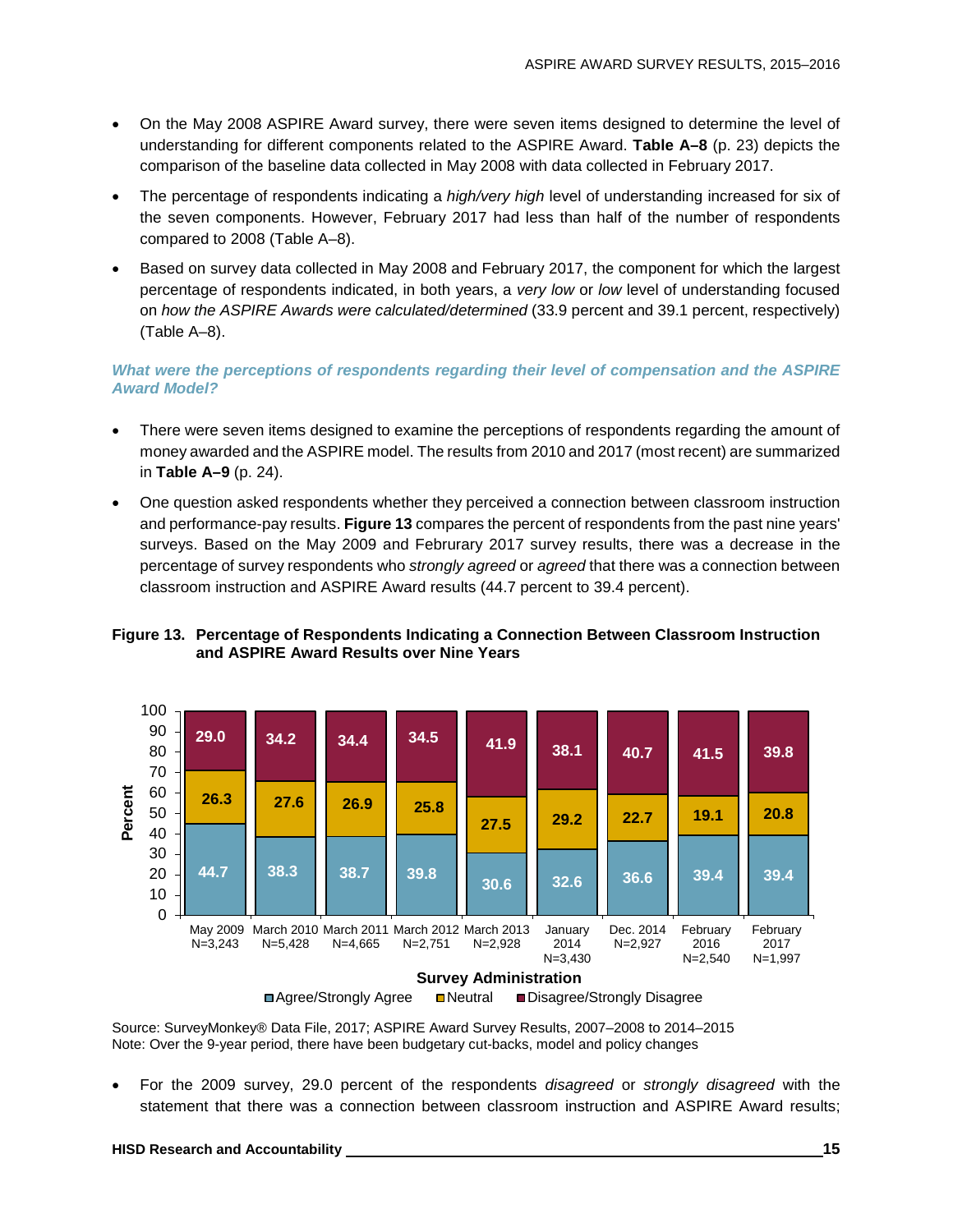however, this increased to 39.8 percent on the February 2017 survey (Figure 13). Nevertheless, these results showed slight improvements from the March 2013 responses.

- On the 2017 survey administration, the statement for which the largest percentage of respondents indicated *strongly agree* or *agree* centered on *the formal inquiry process allowed me the opportunity to question the accuracy of my award* (44.8 percent) (Table A–9, p. 24).
- On the February 2017 administration, a higher percentage of respondents *strongly disagreed* or *disagreed* that their *maximum award amount was commensurate with their professional contribution* (50.0 percent) compared to 20.6 percent who were *neutral* and 29.4 percent who *agreed* or *strongly agreed* (Table A–9). It should be noted that due to budget cuts the maximum award amounts have decreased over the last three years.
- Perceptions on the money awarded and the ASPIRE Award model from 2010 to 2017 became more positive on all six items for which previous years' data were available (Table A–9).
- The newest item, *an ASPIRE bonus is attainable for me*, received the highest level of agreement (54.2) percent) from the majority of respondents (Table A–9).
- To determine whether there were differences in perceptions about the connection between classroom instruction and performance pay results, comparisons were made by eligibility category and respondents who indicated they were not eligible as summarized in **Appendix G** (p. 33).
- For February 2017, the percentage of assistant principals/deans of instruction who *strongly agreed* or *agreed* that there was a connection between classroom instruction and the ASPIRE Award results (64.1 percent) exceeded employees in all other categories (Appendix G).
- The highest percentage of eligible respondents that *disagreed* or *strongly disagreed* that there was a connection between classroom instruction and the ASPIRE Award results was from elective/ancillary teachers (55.2 percent) (Appendix G).
- To determine whether there were differences in perceptions regarding the maximum award amount reflecting adequate recognition for efforts to increase student progress, comparisons were made by eligibility category and respondents who indicated they were not eligible or *Other* as summarized in **Appendix H** (p. 34).
- For February 2017, 48.8 percent of teaching assistants, *agreed* or *strongly agreed* that their maximum ASPIRE Award adequately recognized their efforts to increase student progress, reflecting the highest level of agreement compared to the remaining eligibility categories and for those respondents indicating they were not eligible to receive an award or *Other* (Appendix H).
- For February 2017, 66.7 percent of principals, 63.8 percent of elective/ancillary teachers, and 59.4 percent of respondents who indicated they were not eligible to receive an award stated that they *strongly disagreed* or *disagreed* that their maximum ASPIRE Award adequately recognized their efforts to increase student progress (Appendix H).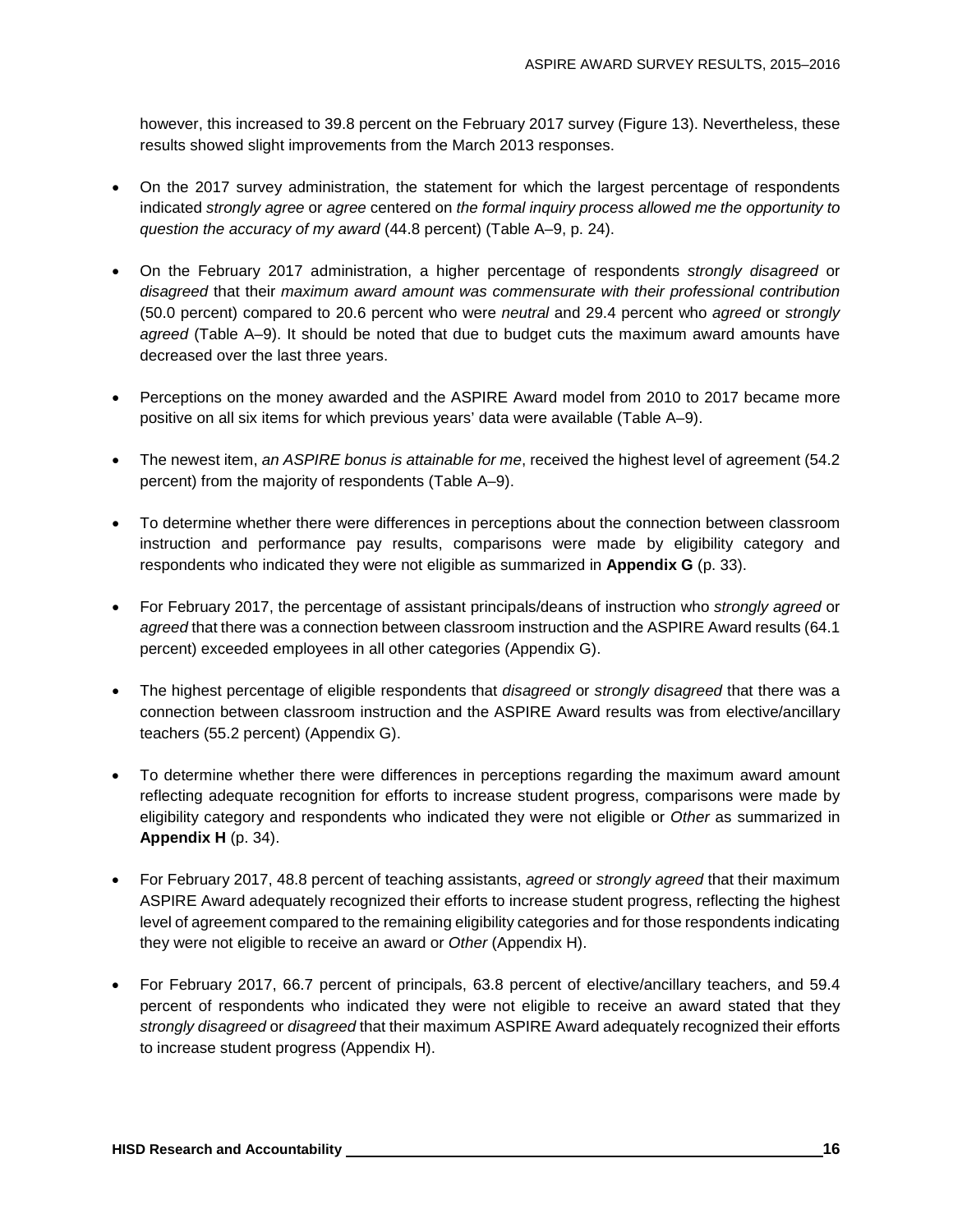- To determine whether differences existed with regard to the statement, the maximum award amount for my ASPIRE Award category is commensurate with my professional contribution, comparisons were made by eligibility category and for those respondents that indicated they were not eligible to receive an award or *Other*. **Appendix I** (p. 35) summarizes the results.
- For February 2017, 45.0 percent of teaching assistants *agreed* or *strongly agreed* that their maximum ASPIRE Award was commensurate with their professional contribution, reflecting the highest levels of agreement compared to the remaining eligibility categories and those respondents indicating they were not eligible to receive an award or *Other* (Appendix I).
- On the February 2017 survey administration, 70.7 percent of principals and 69.5 percent of elective/ancillary teachers indicated that they *strongly disagreed* or *disagreed* that their maximum ASPIRE Award was commensurate with their professional contribution, reflecting the highest levels of disagreement compared to the remaining eligibility categories and those respondents indicating they were not eligible to receive an award or *Other* (Appendix I).
- To determine whether there were differences in perceptions indicating favorability toward the concept of an award for educators in hard-to-staff buildings, comparisons were made by eligibility category and respondents who indicated they were not eligible or *Other* as summarized in **Appendix J** (p. 36).
- On the February 2017 survey administration, with the exception of Operational Support Staff, the majority of all eligibility categories as well as those that indicated they were not eligible to receive an award or *Other* indicated that they *strongly agreed* or *agreed* toward the concept of an award for educators in hard-to-staff buildings. Assistant principals/deans of instruction had the highest percentage with 80.0 percent (Appendix J).

#### *What was the level of effectiveness for communicating information about the ASPIRE Award?*

- For the May 2009 and subsequent survey administrations, there were nine items for which respondents rated the level of effectiveness regarding communication about the ASPIRE Award. Two of the nine items were added to the 2012 survey, and one item was added to the 2013 survey regarding effective communication. The responses are summarized in **Table A–10** (p. 25) using the item development as the baseline year.
- When comparing results from baseline to February 2017, eight of the nine areas of communication showed increases in *very effective* ratings. *Knowing where to find information about the ASPIRE Award in general* reflected the area of communication for which respondents indicated the highest increase for effectiveness, increasing from 31.6 percent *very effective* in 2009 to 38.3 percent in 2017 (Table A– 10).
- The areas for which the highest percentage of respondents perceived communications to be *not effective* focused on *providing clear explanations about comparative growth calculations* (22.4 percent), and *providing clear explanations about the award model* (20.7 percent) (Table A–10).
- On the February 2017 survey, five questions were designed to determine how the respondents received specific types of communication. The results are summarized in **Table A–11** (p. 25).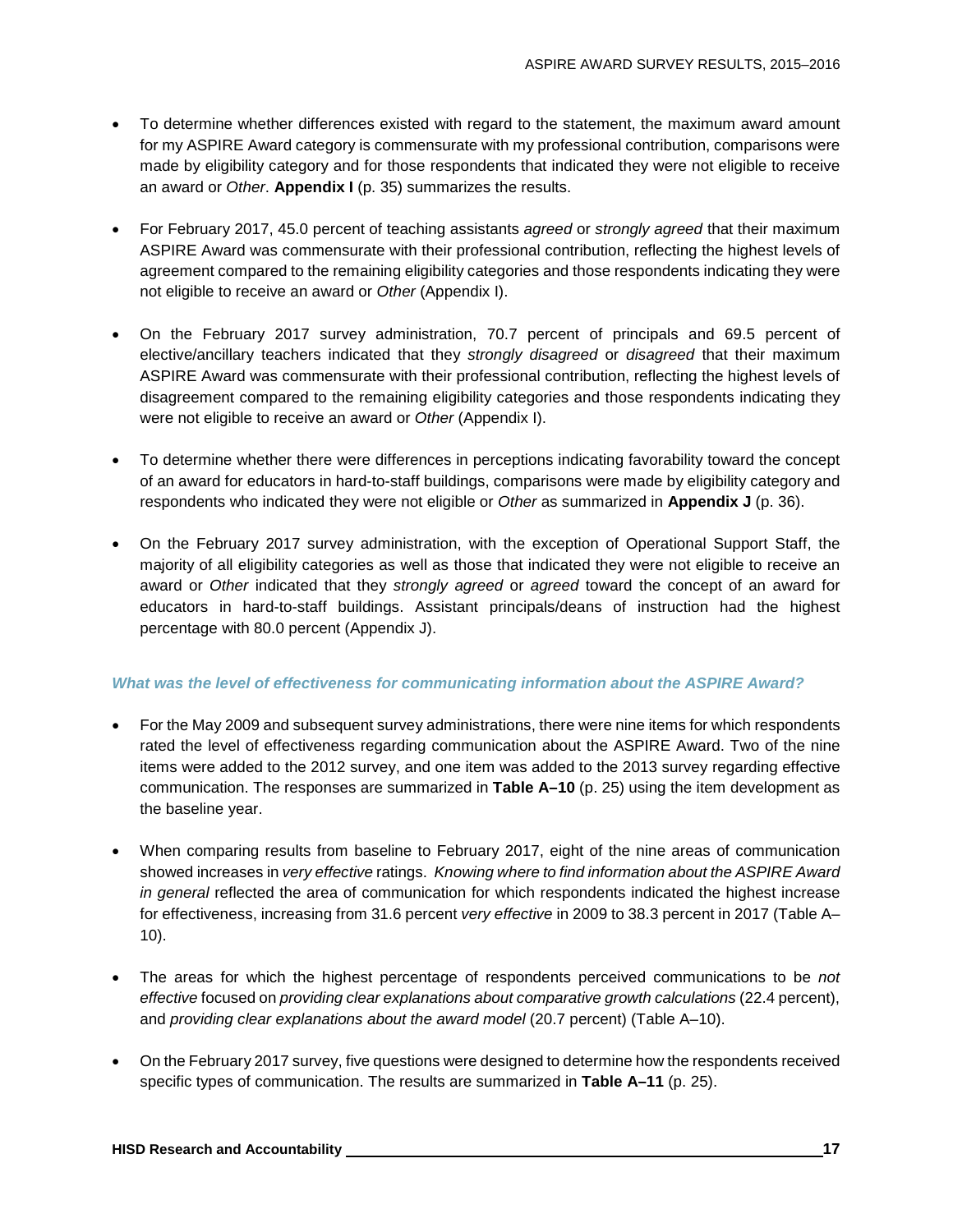- Based on the results of the February 2017 survey, 90.2 percent of respondents reported the *ASPIRE e-mail* as reflecting the highest percentage when compared to the other four methods used to communicate information about the ASPIRE Award program. This was followed by the *ASPIRE eNews* (70.2 percent) (Table A–11, p. 25).
- When comparing whether respondents received/used any of the five different methods for communicating information about the ASPIRE Award program, 17.1 percent of respondents indicated *Not Sure* regarding *Academic Services Memos*, the highest percentage for this category (Table A–11).

#### *What feedback was provided by respondents for the 2015–2016 ASPIRE Award Model?*

- Out of a total of 2,598 respondents on the February 2017 survey, 1,096 or 42.2 percent of the respondents provided at least one response for providing one positive aspect of the ASPIRE Award, whereas 57.8 percent of respondents did not provide any responses. **Table A–12** (pp. 26–27) summarizes the frequency and percent of responses.
- A total of 7.6 percent of the 1,199 responses was simply, *No Comment*. The top four emergent categories reflected 49.3 percent of the responses (Table A–12).
- Approximately fifteen percent of the responses stated that the ASPIRE Award had no impact on them as an educator (Table A–12).
- Approximately twelve percent of the responses focused on recognition (Table A–12). Teachers indicated that receiving an ASPIRE Award recognized highly effective teachers, made teachers feel appreciated, and rewarded teachers who go the extra mile.
- Approximately twelve percent of responses centered on the receiving an incentive to supplement their salary.
- Approximately ten percent of responses indicated that they were motivated or encouraged by the ASPIRE Award. For example, one respondent stated, "Aspire encourages teachers to do their best every year" (Table A–12).

## **Discussion**

The purpose of the 2015–2016 ASPIRE Award Survey was to gain insight regarding the level of knowledge and perceptions of Houston Independent School District (HISD) teachers and staff after eleven years of implementation of growth-based performance pay in HISD, as well as their perceptions regarding the overall concept of performance pay. Additionally, participants had the opportunity to provide feedback on the model.

External factors, such as policy decisions, roll-out of a new model, or roll-out of any new model component, budget cuts, and changes in senior leadership, may have influenced perceptions of growth-based performance pay since its inception. Although survey administrations typically followed the ASPIRE Award payout with the exception of the December 2014 survey administration when it was concurrent with the inquiry period, and February 2016 and 2017 when it was simultaneous with payout, it is important to understand that eleven months had elapsed from the time of payout until the first survey administration (December 2007). Changes were instituted in the pay for performance model, communication about the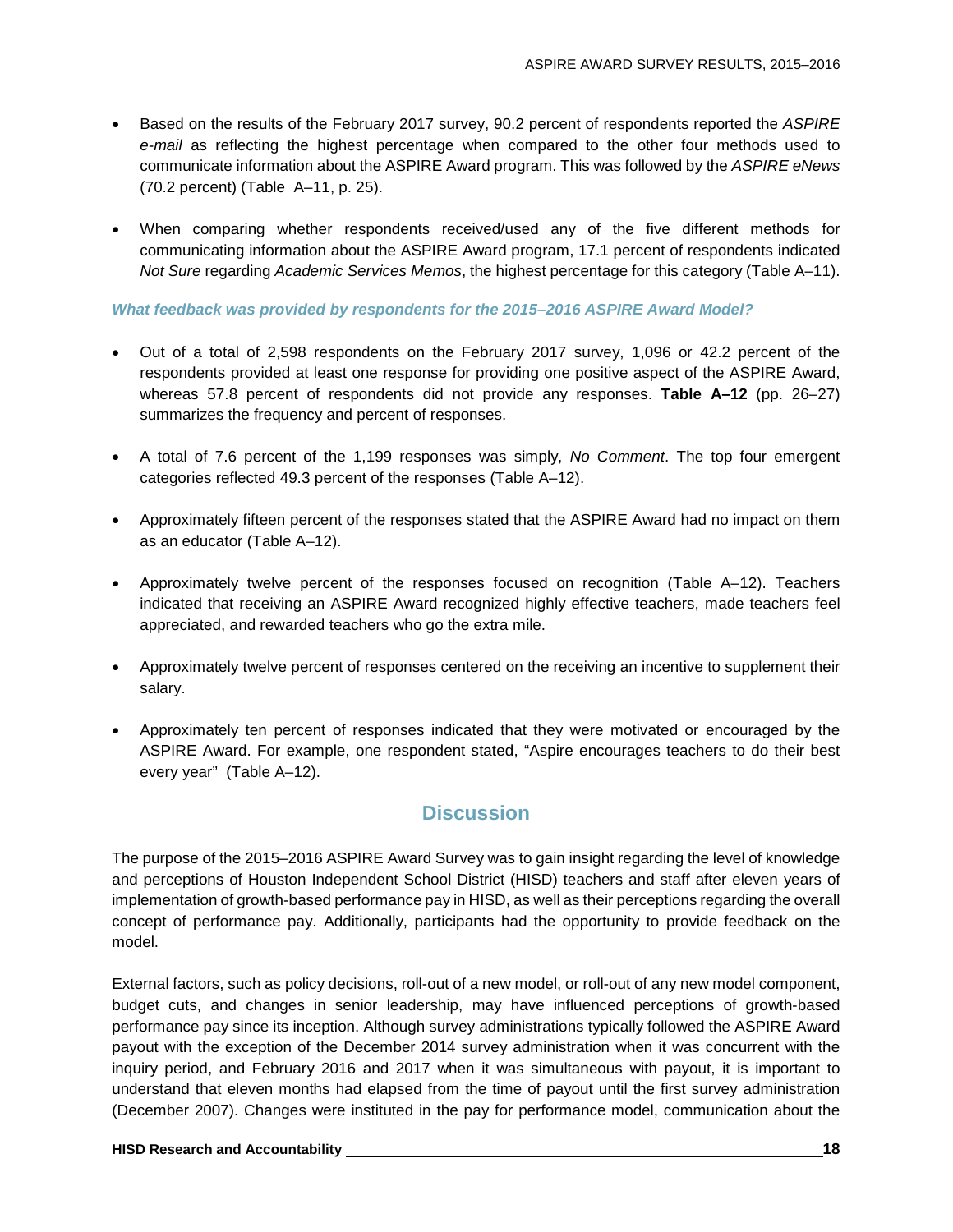model was enhanced, and training on the new model had commenced. Therefore, perceptions about the 2005–2006 Teacher Performance-Pay Model (TPPM) may have been influenced by anticipating these positive changes.

On February 12, 2010, the Board of Education approved using value-added data as the 34th criterion to evaluate teacher effectiveness. Questions and uncertainties arose regarding the impact of this policy for teachers. When the 2008–2009 ASPIRE Award Survey was launched on February 23, 2010, amid this policy change, sufficient time had not elapsed to fully address questions or correct misconceptions. It is highly likely that the climate of concern that was evident among teachers during that time impacted their responses to the survey items. This is apparent in the decreases across the board in almost all items from 2009 to 2010.

During the spring of 2011, budgetary shortfalls at the state level may have impacted perceptions and response rates during survey administration. Campuses were required to develop different budgetary plans, depending on the estimated shortfall in state funding that would result in the reduction in campus staff. Although final announcements were not made until April, an environment of speculation and uncertainty developed throughout all levels of the district. Moreover, budget shortfalls have again occurred during the most current survey administration with respondents aware that the 2015–2016 award would be the last districtwide payout under ASPIRE.

There have been four key areas that have shown mixed results over the past four to eleven years. First, the response rates have varied over time, but over the past four years they have declined from 25.7 percent in January 2014 to 15.1 percent in February 2017. The response rate is low and caution is warranted in interpreting the data.

Another key area, support for the program, showed mixed results over the eleven-year period. Although the majority of campus-based staff indicated they were *in favor* or *somewhat in favor* of the concept of teacher performance pay overall, with the exception of the 2009 survey administration, less than half of respondents have been *in favor* or *somewhat in favor* of the specific award model for that year when comparing results over the eleven-year period.

A related measure, support for the concept of differentiated pay, showed mixed results. Baseline data were collected during the May 2009 survey administration. Approximately 56.0 percent of respondents indicated they were *in favor* or *somewhat in favor* of differentiated pay in 2009. This rate fluctuated from 47.2 percent to 54.3 percent on the most recent survey.

Collecting feedback about effective communications was undertaken over the past eight years to identify areas for improvement as well as areas that were effective. Based on survey results from 2009 to 2017, there was an increase in items rated *very effective* in eight of the nine areas for which data were available, including one of the newly added items, *providing clear explanations about comparative growth calculations*.

When looking at the respondents by eligibility category, differences exist regarding how the ASPIRE Award program is perceived and the level of knowledge concerning the program. Administrators, such as principals and assistant principals/deans of instruction, indicate favorable perceptions concerning performance pay and their level of knowledge.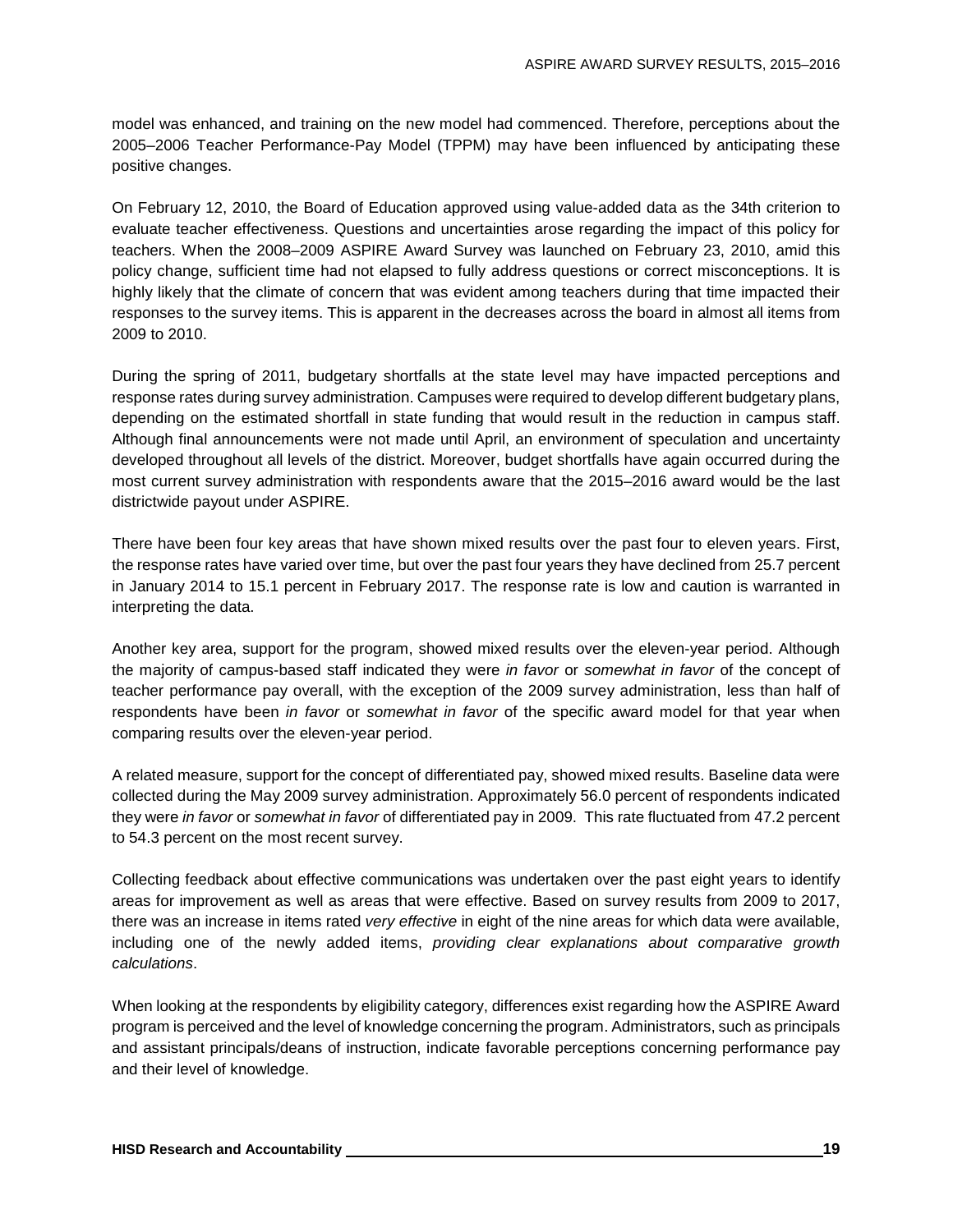Elective/ancillary teachers indicated that they had higher levels of knowledge regarding the ASPIRE Award program than core foundation teachers (Groups 1–3) and elective/ancillary teachers had more negative perceptions about their efforts to increase student progress being adequately recognized by the maximum award amount than core foundation teachers (Groups 1–3). The differences in perceptions between core foundation teachers and non-core instructional staff have declined through time when looking at favorability in performance pay, student growth, and passing rates.

For a performance pay system to be sustainable, the incentive amount has to be meaningful to all participants. Participants were asked whether their maximum award amount was commensurate with their professional contribution, and teaching assistants indicated the highest percent for any category at 45.0 percent. Of the nine eligibility categories, elective/ancillary teachers had the lowest level of agreement with regard to their maximum award amounts being commensurate with their professional contribution at 16.1 percent, followed by principals at 17.1 percent. For those respondents that indicated they were not eligible to receive an award, only 21.7 percent *agreed* or *strongly agreed* that their maximum ASPIRE Award amount was commensurate with their professional contribution.

The survey administered after each payout has served as a vehicle for respondents to recommend changes to the current model. Since the 2015–2016 ASPIRE Award represents the last districtwide payout of the program, feedback on the most positive aspect of the award that impacted educators was collected. The most frequent response, with 15.1 percent, indicated that the ASPIRE award did not impact them.

## **References**

- Research and Accountability. (2009). 2005–2006 Teacher Performance-Pay and 2006–2007 ASPIRE Award Survey. Houston, TX: Houston Independent School District.
- Research and Accountability. (2009b). 2007–2008 ASPIRE Award Survey, Spring, 2009. Houston, TX: Houston Independent School District.
- Research and Accountability. (2010). 2008–2009 ASPIRE Award Survey, Spring, 2010. Houston, TX: Houston Independent School District.
- Research and Accountability. (2011). 2009–2010 ASPIRE Award Survey, Spring, 2011. Houston, TX: Houston Independent School District.
- Research and Accountability. (2012). 2010–2011 ASPIRE Award Survey, Spring, 2012. Houston, TX: Houston Independent School District.
- Research and Accountability. (2012). 2011–2012 ASPIRE Award Survey, Spring, 2013. Houston, TX: Houston Independent School District.
- Research and Accountability. (2014). 2012–2013 ASPIRE Award Survey, Spring, 2014. Houston, TX: Houston Independent School District.
- Research and Accountability. (2014). 2013–2014 ASPIRE Award Survey, Spring, 2015. Houston, TX: Houston Independent School District.
- Research and Accountability. (2014). 2014–2015 ASPIRE Award Survey, Spring, 2015. Houston, TX: Houston Independent School District.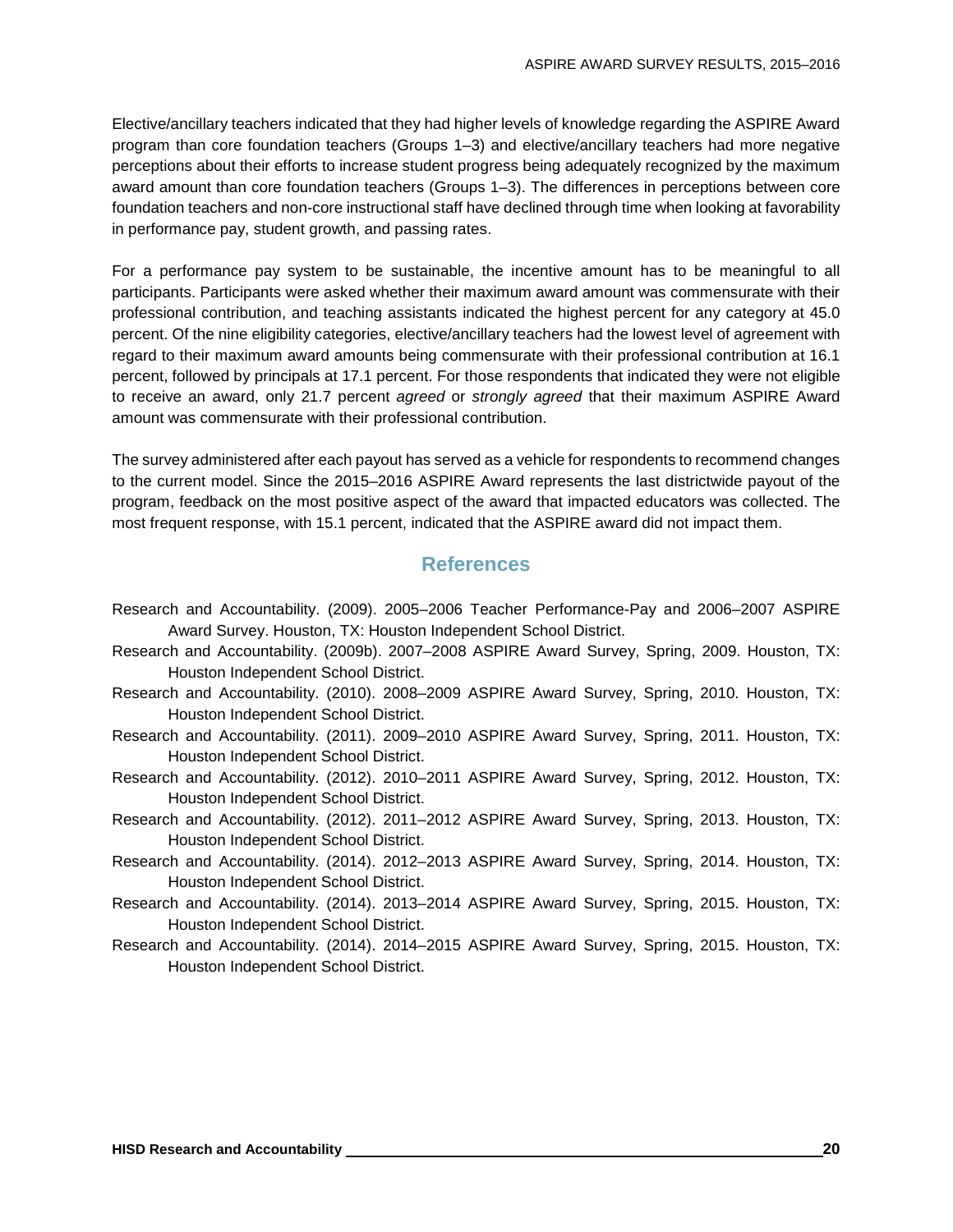| Table A-1. Eleven Year Summary of Survey Response Rates by Pay for Performance Model |                   |                   |                |                    |                 |  |  |
|--------------------------------------------------------------------------------------|-------------------|-------------------|----------------|--------------------|-----------------|--|--|
|                                                                                      | Date of Survey    |                   |                | # of               | <b>Response</b> |  |  |
| <b>Model and Year</b>                                                                | Administration    | <b>Population</b> | <b>Sample</b>  | <b>Respondents</b> | Rate            |  |  |
| 2005-2006 TPPM                                                                       | December 2007     | 16,296            |                | 1.851              | 11.4            |  |  |
| 2006-2007 ASPIRE Award                                                               | May 2008          | 16.504            | $\blacksquare$ | 6.383              | 38.7            |  |  |
| 2007-2008 ASPIRE Award                                                               | May 2009          | 16,907            | 8.073          | 4.102              | 50.8            |  |  |
| 2008-2009 ASPIRE Award                                                               | <b>March 2010</b> | 19,312            | ٠              | 7.284              | 37.7            |  |  |
| 2009-2010 ASPIRE Award                                                               | March 2011        | 20.048            |                | 6,083              | 30.3            |  |  |
| 2010-2011 ASPIRE Award                                                               | March 2012        | 18.747            |                | 3.441              | 18.4            |  |  |
| 2011-2012 ASPIRE Award                                                               | <b>March 2013</b> | 19,072            |                | 3.603              | 18.9            |  |  |
| 2012-2013 ASPIRE Award                                                               | January 2014      | 18.269            | -              | 4.689              | 25.7            |  |  |
| 2013-2014 ASPIRE Award                                                               | December 2014     | 18,364            |                | 4.031              | 22.0            |  |  |
| 2014-2015 ASPIRE Award                                                               | February 2016     | 17,109            |                | 3.409              | 19.9            |  |  |
| 2015-2016 ASPIRE Award                                                               | February 2017     | 17,207            |                | 2,598              | 15.1            |  |  |

## **Appendix A**

Source: SurveyMonkey® Data File, 2017; TPPM Results, 2005–2006; ASPIRE Award Survey Results, 2006–2007 to 2014–2015

**Table A–2. Number and Percentage of ASPIRE Award Survey Respondents by Categorization and Program Year**

|                                                          | 2014-2015 |       | 2015-2016 |       |  |
|----------------------------------------------------------|-----------|-------|-----------|-------|--|
| Category                                                 | N         | %     | N         | %     |  |
| Group 1, Core Teacher Grades 3-11 w/EVAAS or w/STAAR     | 846       | 30.8  | 672       | 31.6  |  |
| <b>Comparative Growth</b>                                |           |       |           |       |  |
| Group 2, Core Teacher PK-2                               | 448       | 16.3  | 360       | 16.9  |  |
| Group 3, Core Teacher Grades 3-12 w/o EVAAS or w/o STAAR | 225       | 8.2   | 230       | 10.8  |  |
| <b>Comparative Growth</b>                                |           |       |           |       |  |
| Group 4, Elective/Ancillary Teacher                      | 283       | 10.3  | 197       | 9.3   |  |
| Group 5, Instructional Support                           | 206       | 7.5   | 152       | 7.1   |  |
| Group 6, Teaching Assistant                              | 227       | 8.3   | 159       | 7.5   |  |
| Group 7, Operational Support                             | 204       | 7.4   | 154       | 7.2   |  |
| Group 1L, Principals                                     | 62        | 2.3   | 44        | 2.1   |  |
| Group 2L, Assistant Principals/Deans of Instruction      | 46        | 1.7   | 42        | 2.0   |  |
| Other                                                    | 200       | 7.3   | 116       | 5.5   |  |
| <b>Total</b>                                             | 2.747     | 100.0 | 2.126     | 100.0 |  |

Source: SurveyMonkey® Data File, 2017; ASPIRE Award Survey Results, 2014–2015

| Table A-3. Background Characteristics of 2015-2016 ASPIRE Award Survey Respondents |       |       |
|------------------------------------------------------------------------------------|-------|-------|
|                                                                                    | N     | $\%$  |
| <b>Highest Degree Held</b>                                                         |       |       |
| <b>High School</b>                                                                 | 121   | 4.7   |
| Some College                                                                       | 201   | 7.8   |
| Associate's Degree                                                                 | 95    | 3.7   |
| <b>Bachelor's Degree</b>                                                           | 908   | 35.0  |
| Some Graduate School                                                               | 312   | 12.0  |
| Master's Degree                                                                    | 887   | 34.2  |
| Doctoral Degree                                                                    | 68    | 2.6   |
| <b>Total</b>                                                                       | 2,592 | 100.0 |
| Average years of experience in HISD                                                | 11.6  |       |
| Average years of experience at current campus                                      | 8.0   |       |
| Source: SurveyMonkey® Data File 2017                                               |       |       |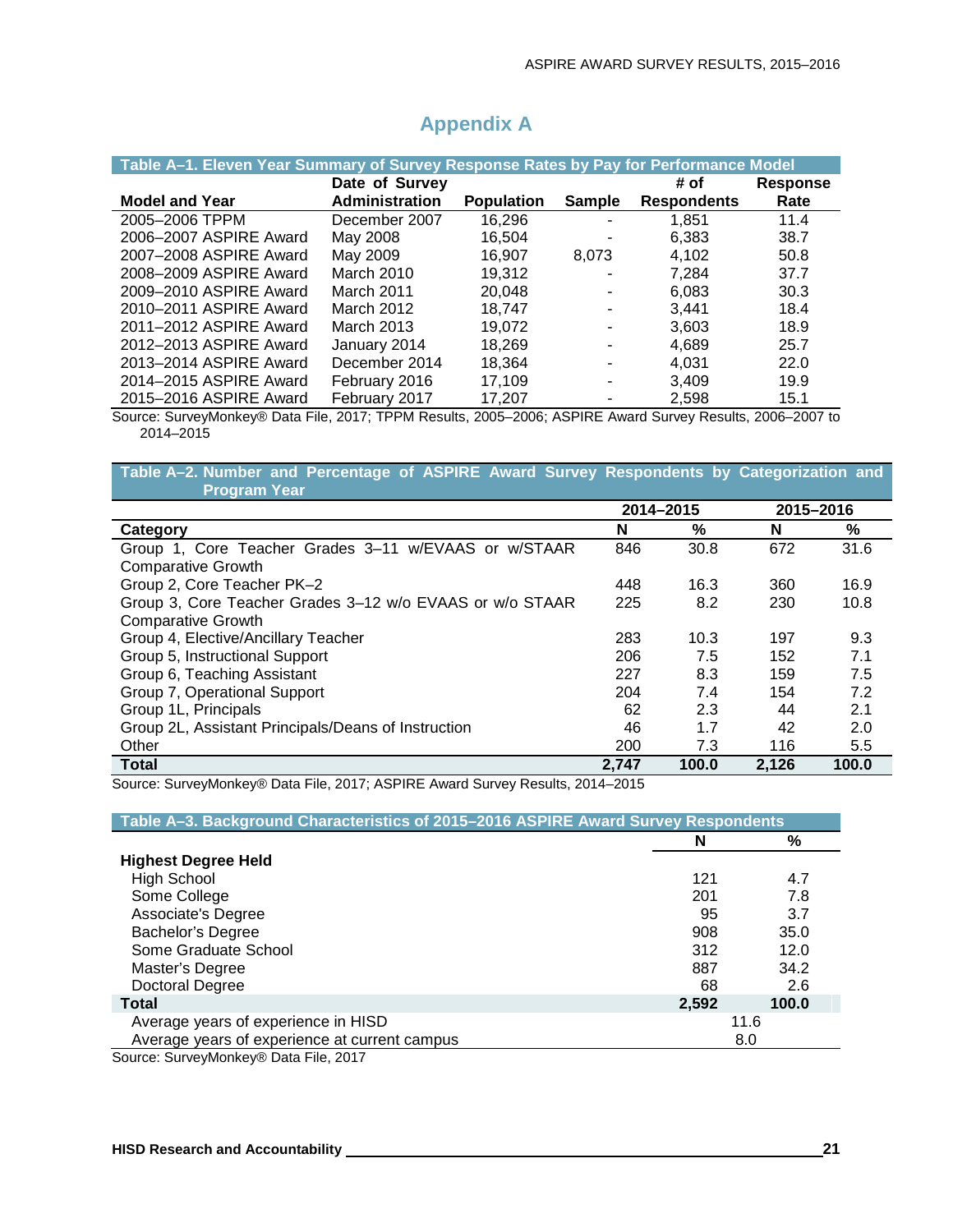| Table A-4. Number and Fercentage of Respondents Employed in Hisp, Engibility Status, Award<br>Status, and Individual (Group 1) Award Status, February 2017 |       |            |           |                                      |            |
|------------------------------------------------------------------------------------------------------------------------------------------------------------|-------|------------|-----------|--------------------------------------|------------|
| <b>Item</b>                                                                                                                                                | N     | <b>Yes</b> | <b>No</b> | I am not a Group 1<br><b>Teacher</b> | Don't Know |
| Were you employed in the<br>Houston Independent School<br>District during the 2015-2016<br>school year?                                                    | 2,546 | 89.7       | 10.3      |                                      |            |
| Were you eligible to receive an<br>ASPIRE Award for the 2015-2,191<br>2016 school year?                                                                    |       | 77.6       | 13.0      |                                      | 9.4        |
| Will you receive an ASPIRE<br>Award for the 2015-2016<br>school year (to be paid out in<br>February 2017)?                                                 | 2,043 | 60.4       | 39.6      |                                      |            |
| If you were a core teacher<br>with a Teacher STAAR<br>Comparative Growth report,<br>will you receive an individual<br>performance ASPIRE Award?            | 1,210 | 33.9       | 12.6      | 53.5                                 |            |

**Table A–4. Number and Percentage of Respondents Employed in HISD, Eligibility Status, Award** 

Source: SurveyMonkey® Data File, 2017

**Table A–5. Teaching in a Critical Shortage Area: Response Count and Response Percentage, February, 2017 Critical Shortage Area N %** Special Education 245 11.3 Bilingual Education 310 14.3

| <b>Total</b>              | 2,168 | 100.0 |
|---------------------------|-------|-------|
| N/A                       | 1.338 | 61.7  |
| Spanish (Grades 6-12)     | 27    | 1.2   |
| Science (Grades 6-12)     | 114   | 5.3   |
| Mathematics (Grades 6-12) | 134   | 6.2   |
| Dilliyudi Euutation       | OIU   | ن.+۱  |

Source: SurveyMonkey® Data File, 2017

**Table A–6. Number and Percentage of Survey Respondents Indicating Their Level of Agreement for which the ASPIRE Award Encouraged Specific Behaviors, May 2009 and February 2017**

|                                    |                       |       | <b>Strongly</b><br>Disagree/<br><b>Disagree</b> |      | <b>Neutral</b>        |      | <b>Strongly</b><br>Agree/Agree |      |
|------------------------------------|-----------------------|-------|-------------------------------------------------|------|-----------------------|------|--------------------------------|------|
|                                    | N                     |       | %                                               |      | %                     |      | %                              |      |
| The ASPIRE Award encourages me to: | <b>Base-</b><br>line* | 2017  | Base-<br>line*                                  | 2017 | <b>Base-</b><br>line* | 2017 | <b>Base-</b><br>line*          | 2017 |
| Continue teaching in the classroom | 2,750                 | 1,385 | 26.3                                            | 35.8 | 25.7                  | 19.4 | 47.9                           | 44.8 |
| Remain working in HISD             | 1,829                 | 1,394 | 31.7                                            | 35.0 | 24.2                  | 20.0 | 44.0                           | 42.1 |
| Come to work on a daily basis      | 3,222                 | 1,382 | 27.3                                            | 37.2 | 25.7                  | 20.7 | 47.0                           | 42.1 |
| Innovate in the classroom          | 2,846                 | 1,388 | 37.9                                            | 36.1 | 22.8                  | 19.9 | 39.2                           | 43.9 |

Source: SurveyMonkey® Data File, 2017; ASPIRE Award Survey Results, 2007–2008, 2010–2011, and 2012–2013 \*Baseline year for the items *Innovate in the classroom* was 2014 and *Remain working in HISD* was 2012; it was 2009 for all other items.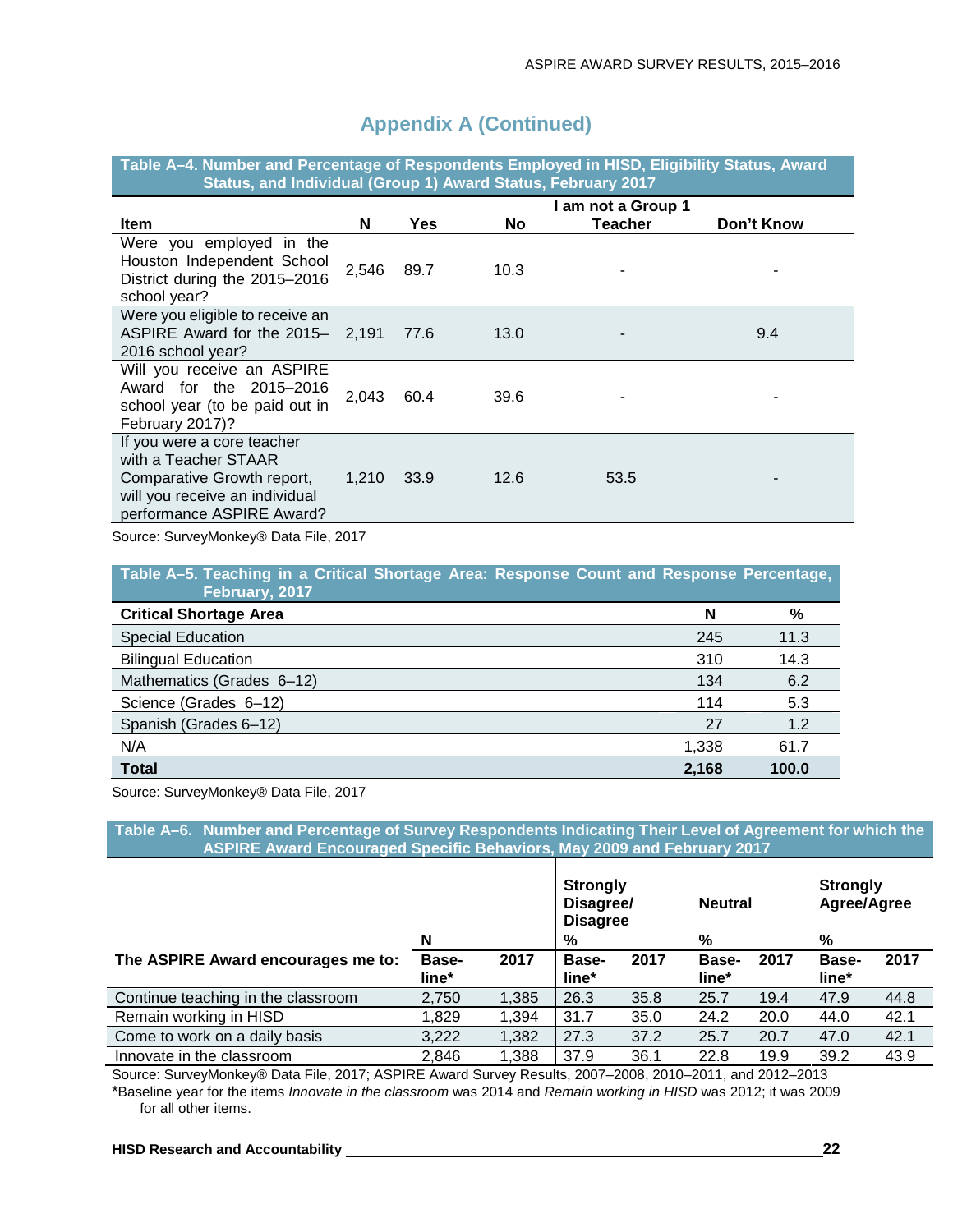| Table A–7. Number and Percentage of Survey Respondents Indicating the Frequency of Selected<br><b>Instructional Practices, February 2017</b> |       |              |        |                  |       |               |  |  |  |
|----------------------------------------------------------------------------------------------------------------------------------------------|-------|--------------|--------|------------------|-------|---------------|--|--|--|
| Over the past several years, I have                                                                                                          |       | <b>Never</b> | Rarely | <b>Sometimes</b> | Often | <b>Always</b> |  |  |  |
|                                                                                                                                              | N     | %            | %      | %                | %     | %             |  |  |  |
| Collaborated with my colleagues                                                                                                              | 1,427 | 0.1          | 0.9    | 4.3              | 18.6  | 76.0          |  |  |  |
| Used teacher-made assessments to<br>make instructional decisions                                                                             | 1,418 | 0.6          | 1.6    | 10.7             | 31.4  | 55.7          |  |  |  |
| Used data from district formative<br>assessments (e.g. Snapshots or District<br>Level Assessments) to make instructional<br>decisions        | 1,361 | 4.2          | 5.9    | 10.5             | 21.4  | 58.0          |  |  |  |
| Used standardized testing data to make<br>instructional decisions                                                                            | 1,349 | 3.2          | 4.9    | 13.5             | 25.7  | 52.7          |  |  |  |
| Used value-added data to make<br>instructional decisions                                                                                     | 1,312 | 7.8          | 7.9    | 16.1             | 24.2  | 44.1          |  |  |  |

Source: SurveyMonkey® Data File, 2017

**Table A–8. Number and Percentage of Survey Respondents Indicating Their Level of Understanding for the ASPIRE Award Program and Its Components for the 2006–2007 and 2015–2016 ASPIRE Award, May 2008 and February 2017 Survey Administrations**

| Please rate your level of                                                                                  |       |       |                     |      |      |                   |             |      |
|------------------------------------------------------------------------------------------------------------|-------|-------|---------------------|------|------|-------------------|-------------|------|
| understanding to the following                                                                             |       |       |                     |      |      |                   | <b>Very</b> |      |
| items:                                                                                                     |       |       | <b>Very Low/Low</b> |      |      | <b>Sufficient</b> | High/High   |      |
|                                                                                                            |       | N     |                     | %    | %    |                   | %           |      |
|                                                                                                            | 2008  | 2017  | 2008                | 2017 | 2008 | 2017              | 2008        | 2017 |
| My understanding of ASPIRE is:                                                                             | 5,882 | 2,063 | 17.4                | 20.9 | 55.2 | 45.1              | 27.4        | 33.9 |
| My understanding of value-added or<br>comparative growth analysis is:                                      | 5,844 | 2,046 | 21.3                | 19.7 | 50.0 | 43.9              | 28.7        | 36.4 |
| My understanding of the difference<br>between student achievement and<br>academic progress is:             | 5,848 | 2,051 | 11.6                | 11.4 | 43.9 | 41.9              | 44.5        | 46.7 |
| My understanding of how value-added<br>or comparative growth information can<br>help me as an educator is: | 5,832 | 1,991 | 18.3                | 15.9 | 45.1 | 43.3              | 36.6        | 40.8 |
| My understanding of how to<br>read/interpret value-added or<br>comparative growth reports is:              | 5,817 | 2,022 | 23.7                | 18.5 | 47.0 | 44.3              | 29.3        | 37.2 |
| My understanding of the different<br>components of the 2015-2016<br><b>ASPIRE Award Program was:</b>       | 5,835 | 2,024 | 23.2                | 27.5 | 48.7 | 43.6              | 28.1        | 28.9 |
| My understanding of how the ASPIRE<br>Awards were calculated/determined is:                                | 5,852 | 2,011 | 33.9                | 39.1 | 43.9 | 38.7              | 22.2        | 22.1 |

Source: SurveyMonkey® Data File, 2017; ASPIRE Award Survey Results, 2006–2007

Note: On June 9, 2016, the HISD Board of Education voted not to continue using EVAAS (Education Value-Added Assessment System); therefore, comparative growth was used to measure campus and teacher progress.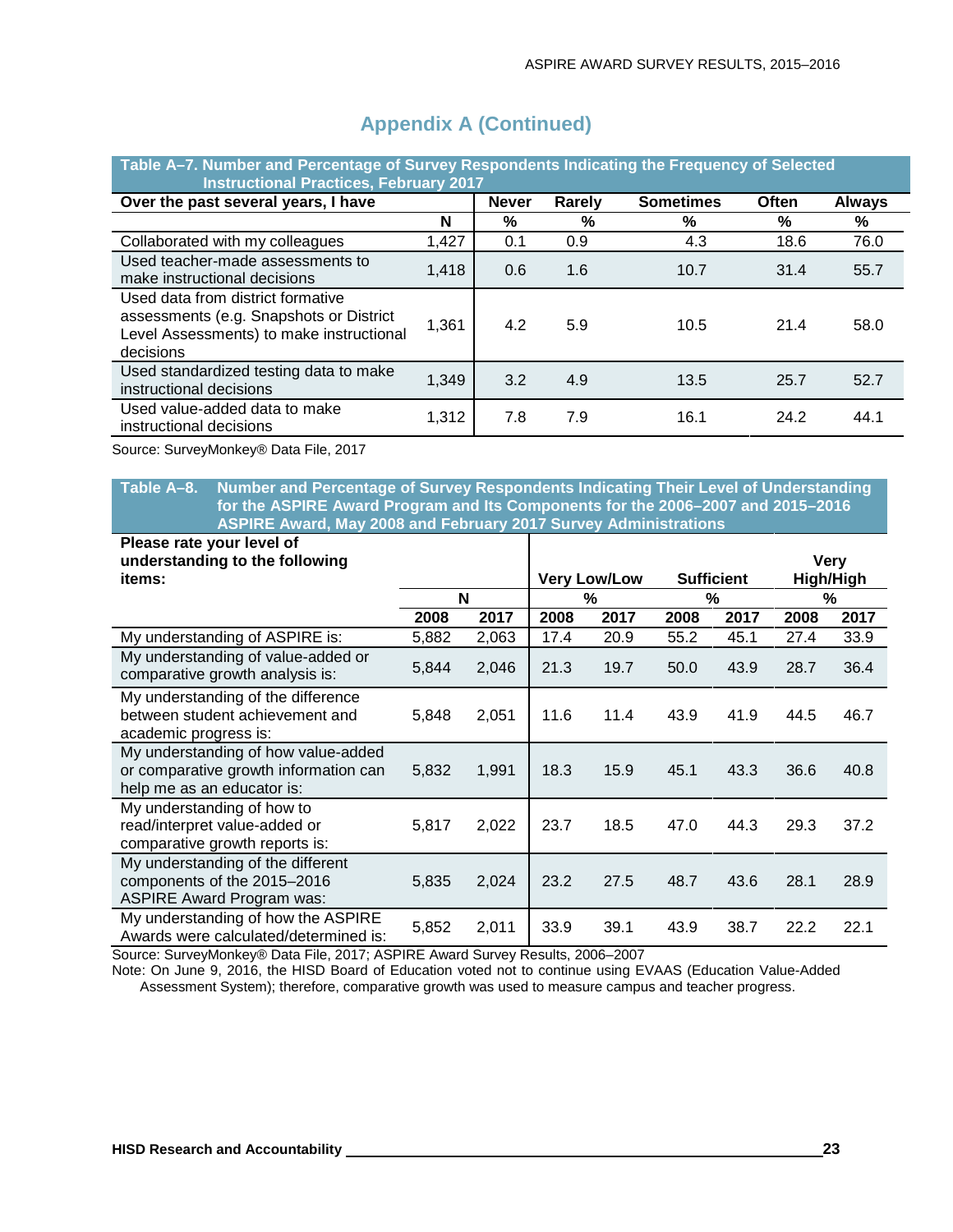| Table A–9.   Number and Percentage of Survey Respondents Indicating Their Perceptions About Award<br>Amounts and the ASPIRE Award Model, March 2010 and February 2017 |                                                 |       |               |      |      |                |      |      |                                 |
|-----------------------------------------------------------------------------------------------------------------------------------------------------------------------|-------------------------------------------------|-------|---------------|------|------|----------------|------|------|---------------------------------|
|                                                                                                                                                                       | <b>Strongly</b><br>Disagree/<br><b>Disagree</b> |       |               |      |      | <b>Neutral</b> |      |      | Agree/<br><b>Strongly Agree</b> |
|                                                                                                                                                                       | N                                               |       | $\frac{0}{0}$ |      |      | %              |      | %    |                                 |
|                                                                                                                                                                       | 2010                                            | 2017  | 2010          | 2017 | 2010 | 2017           | 2010 | 2017 |                                 |
| There is a connection between<br>classroom instruction and ASPIRE<br>Award results.                                                                                   | 5,428                                           | 1,997 | 34.2          | 39.8 | 27.6 | 20.8           | 38.3 | 39.4 |                                 |
| The maximum award amount for my<br>ASPIRE Award category adequately<br>recognizes my efforts to increase<br>student progress.                                         | 5,274                                           | 1,965 | 44.4          | 49.1 | 26.5 | 18.1           | 29.1 | 32.8 |                                 |
| The maximum award amount for my<br><b>ASPIRE Award category encourages</b><br>me to remain in a campus-based<br>position.                                             | 5,319                                           | 1,973 | 37.2          | 42.0 | 32.4 | 23.8           | 30.3 | 34.3 |                                 |
| The maximum award amount for my<br><b>ASPIRE Award category is</b><br>commensurate with my professional<br>contribution.                                              | 5,325                                           | 1,975 | 44.9          | 50.0 | 28.5 | 20.6           | 26.6 | 29.4 |                                 |
| The ASPIRE Award is a fair way of<br>acknowledging a teacher's impact on<br>student growth.                                                                           | 5,417                                           | 2,011 | 46.6          | 42.6 | 26.6 | 19.7           | 26.7 | 37.7 |                                 |
| The formal inquiry process allowed me<br>the opportunity to question the<br>accuracy of my award.                                                                     | 4,812                                           | 1,763 | 22.8          | 24.6 | 39.7 | 30.6           | 37.5 | 44.8 |                                 |
| An ASPIRE bonus is attainable for<br>me.*                                                                                                                             | N/A                                             | 1,964 | N/A           | 26.4 | N/A  | 19.3           | N/A  | 54.2 |                                 |

Source: SurveyMonkey® Data File, 2017; ASPIRE Award Survey Results, 2008–2009 \*New item added for the February 2017 administration.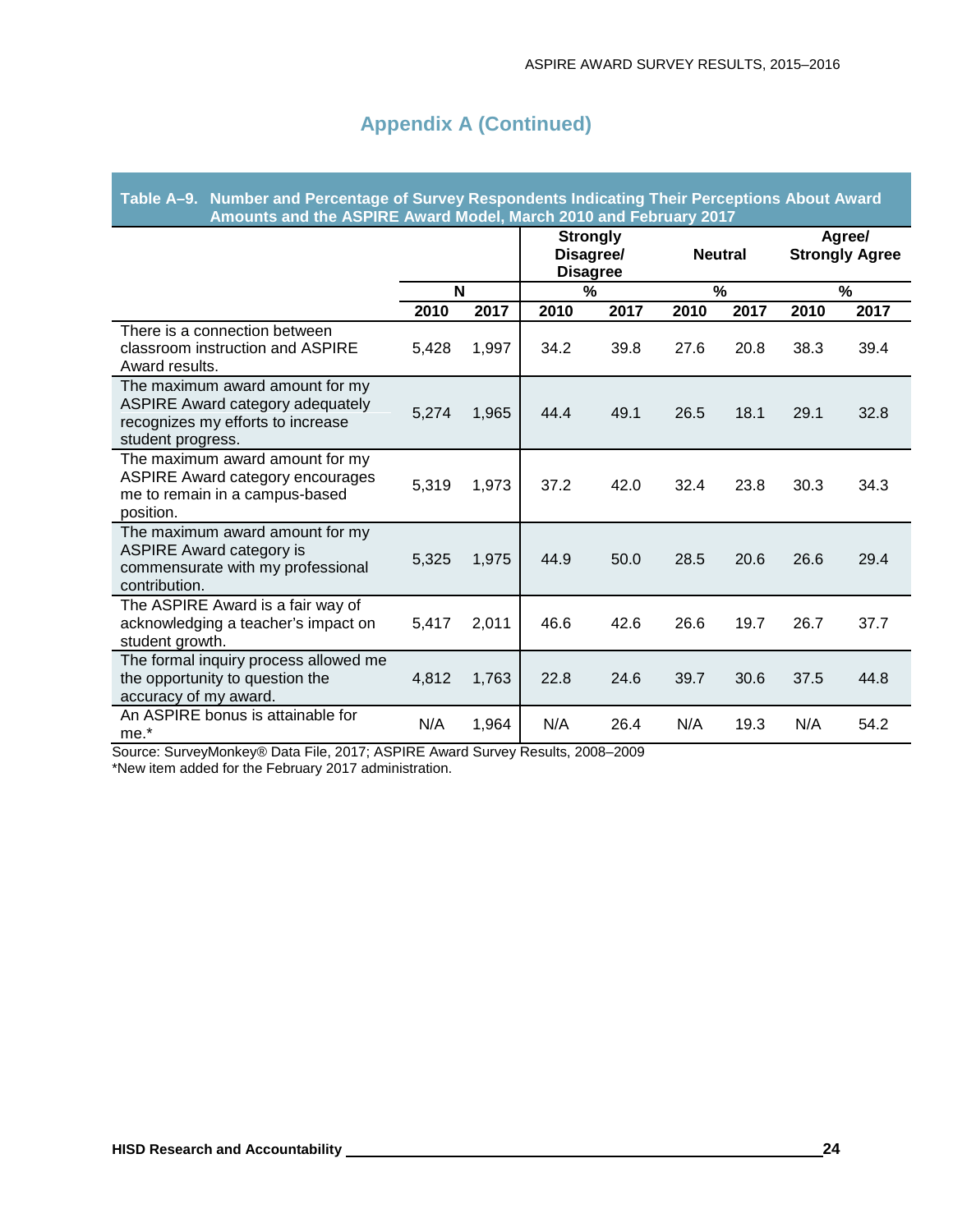| Number and Percentage of Survey Respondents Indicating Their Perceptions About<br>Table A-10.<br><b>Communicating Effectively, May 2009 and February 2017</b> |                 |       |                      |      |                                                    |      |                       |      |
|---------------------------------------------------------------------------------------------------------------------------------------------------------------|-----------------|-------|----------------------|------|----------------------------------------------------|------|-----------------------|------|
|                                                                                                                                                               | N               |       | <b>Not Effective</b> |      | Somewhat/<br><b>Moderately</b><br><b>Effective</b> |      | <b>Very Effective</b> |      |
|                                                                                                                                                               | <b>Baseline</b> | 2017  | Base-<br>line        | 2017 | Base-<br>line                                      | 2017 | Base-<br>line         | 2017 |
| Knowing where to find information<br>about the ASPIRE Award in general.                                                                                       | 3,383           | 2,058 | 4.6                  | 7.6  | 63.8                                               | 54.1 | 31.6                  | 38.3 |
| Knowing when specific information<br>about my ASPIRE Award was<br>available.                                                                                  | 3,371           | 2,053 | 5.7                  | 9.2  | 61.5                                               | 52.0 | 32.7                  | 38.8 |
| Knowing where to find information<br>about my specific ASPIRE Award.                                                                                          | 3,367           | 2,041 | 5.2                  | 8.4  | 61.1                                               | 53.7 | 33.8                  | 37.8 |
| Knowing how to interpret and<br>understand my specific ASPIRE<br>Award Notice.                                                                                | 3,368           | 2,051 | 8.5                  | 15.3 | 66.0                                               | 56.9 | 25.5                  | 27.8 |
| Understanding the difference<br>between submitting a question by e-<br>mail versus submitting a formal<br>inquiry about your final award.                     | 3,362           | 2,049 | 8.2                  | 12.3 | 66.2                                               | 58.7 | 25.6                  | 29.0 |
| Understanding where to find<br>information about the inquiry process<br>on the portal.                                                                        | 3,364           | 2,047 | 6.6                  | 10.9 | 65.5                                               | 59.0 | 28.0                  | 30.1 |
| Understanding that formal inquiries<br>were required to be submitted by a<br>specific deadline.                                                               | 3,352           | 2,047 | 7.0                  | 8.4  | 62.8                                               | 54.9 | 30.3                  | 36.7 |
| Providing clear explanations about<br>the award model.*                                                                                                       | 2,828           | 2,042 | 11.6                 | 20.7 | 53.0                                               | 56.9 | 23.8                  | 22.4 |
| Providing clear explanations about<br>comparative growth calculations**                                                                                       | 3,011           | 2,042 | 17.6                 | 22.4 | 65.8                                               | 57.3 | 16.5                  | 20.3 |

Source: SurveyMonkey® Data File, 2017; ASPIRE Award Survey Results, 2007–2008, 2010–2011, and 2011–2012 Note: Baseline year for the items *asterisked* was 2012, and \*\*Baseline year was 2013; it was 2009 for all other items.

| Table A-11. Number and Percentage of Survey Respondents Indicating Their Receipt for<br><b>Different Types of Communication, February 2017</b> |       |      |      |      |  |  |  |
|------------------------------------------------------------------------------------------------------------------------------------------------|-------|------|------|------|--|--|--|
| Yes<br><b>Not Sure</b><br>No<br>N                                                                                                              |       |      |      |      |  |  |  |
| School Messenger (automated phone system)                                                                                                      | 2,006 | 64.9 | 24.2 | 11.0 |  |  |  |
| <b>ASPIRE eNews</b>                                                                                                                            | 1,970 | 70.2 | 17.8 | 12.0 |  |  |  |
| Academic Services Memos (electronic format)                                                                                                    | 1,923 | 59.3 | 23.6 | 17.1 |  |  |  |
| ASPIRE e-mail                                                                                                                                  | 2,053 | 90.2 | 5.2  | 4.6  |  |  |  |
| <b>ASPIRE</b> portal                                                                                                                           | 1,953 | 68.5 | 19.2 | 12.4 |  |  |  |

Source: SurveyMonkey® Data File, 2017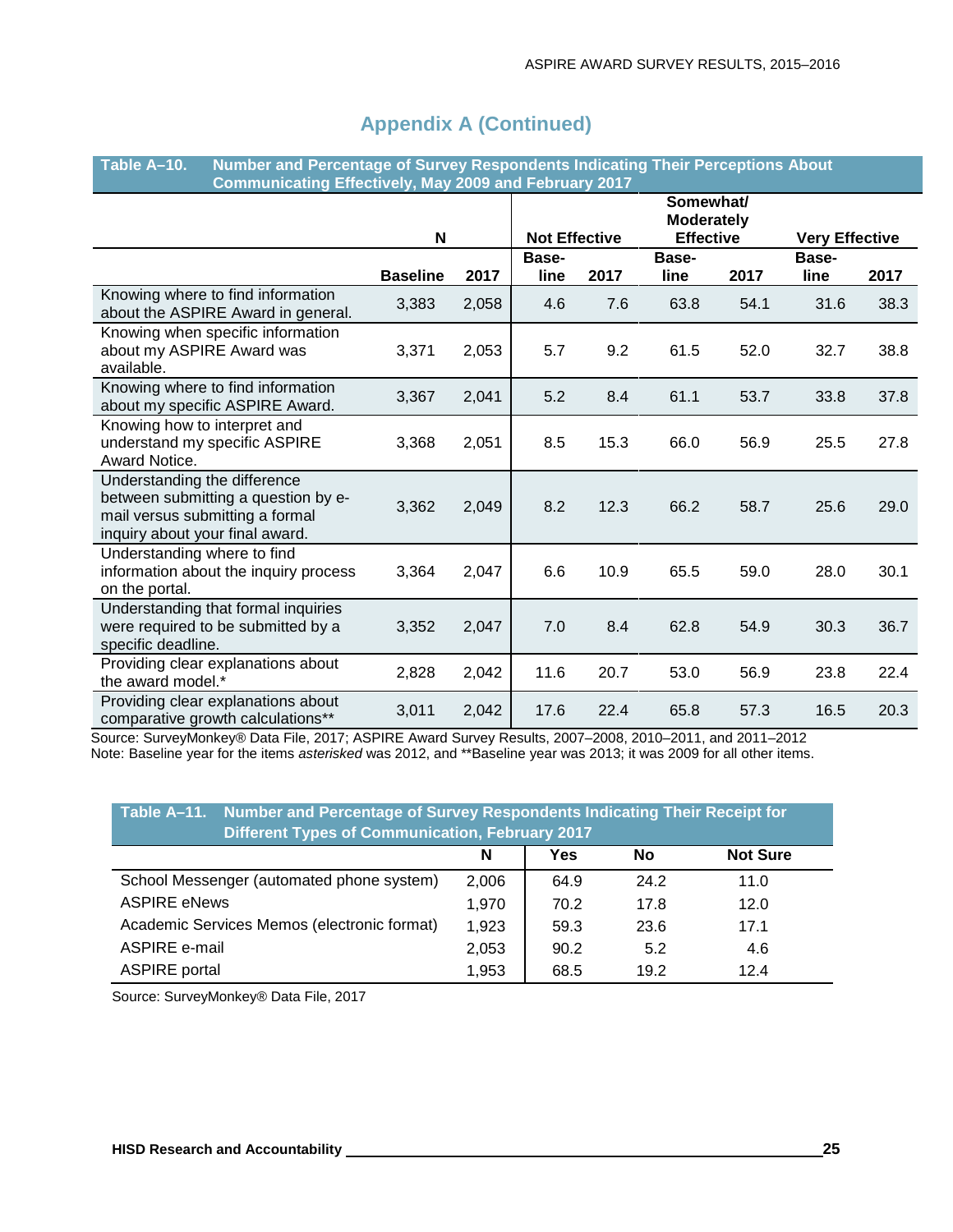|                                          | Table A-12. Number and Percentage of Responses for Listing One Positive Aspect of the                                                                                                                                                                                                                                                                                                                                                                                                                                     |     |      |
|------------------------------------------|---------------------------------------------------------------------------------------------------------------------------------------------------------------------------------------------------------------------------------------------------------------------------------------------------------------------------------------------------------------------------------------------------------------------------------------------------------------------------------------------------------------------------|-----|------|
|                                          | ASPIRE Award that has Made the Most Impact on You, February 2017<br><b>Description</b>                                                                                                                                                                                                                                                                                                                                                                                                                                    |     |      |
| Category                                 | "Recognition is always welcome in a grade level that is very                                                                                                                                                                                                                                                                                                                                                                                                                                                              | N   | $\%$ |
| <b>Recognition</b>                       | challenging. Teachers get more pressures and criticism than praise<br>in this very competitive environment."<br>"Being recognized for our efforts is a good motivator to continue our<br>difficult task of preparing students academically."                                                                                                                                                                                                                                                                              | 148 | 12.3 |
| <b>Incentive</b>                         | "HISD pays their teachers less than most school districts in Harris<br>County; therefore, the Aspire Award is the only way that quality<br>teachers can teach here and make up for the lack of pay."<br>"It was nice to know that we could receive some compensation to<br>add to our salary for all our hard work teaching every day. Our<br>compensation does not reflect our efforts, nor the results we achieve<br>with our students. Now that the award is gone, I'm going to have to<br>make some tough decisions." | 145 | 12.1 |
| <b>Motivate/Encourage</b>                | "Aspire encourages teachers to do their best every year."<br>"I thought the ASPIRE Award Program was a good thing. It<br>motivated teachers to try harder."                                                                                                                                                                                                                                                                                                                                                               | 118 | 9.8  |
| Student data, growth,<br>performance     | "Wanting my students to grow and not just pass the STAAR test has<br>impacted my teaching.<br>"It gave me incentive to dig deeper into the data so I can better teach<br>my students."<br>"It helped me realize that data must drive every instructional decision<br>I make."                                                                                                                                                                                                                                             | 84  | 7.0  |
| <b>Improved Instruction</b>              | "The ASPIRE Award program was a way to get feedback and<br>improve instruction. It inspired me to differentiate more and target<br>students for intervention and instruction. It allowed me to see my<br>weaknesses and turn them into strengths while also maintaining my<br>strengths. I was motivated to be more innovative, knowledgeable,<br>and ambitious in my craft."                                                                                                                                             | 42  | 3.5  |
| <b>Recruitment/Retention</b>             | "The retention of effective teachers in core academic areas is<br>increased with the ASPIRE award program."<br>"The ability to acquire and retain great educators."                                                                                                                                                                                                                                                                                                                                                       | 38  | 3.2  |
| <b>Better attendance</b>                 | "The ASPIRE award encourages teachers to come to school on a<br>daily basis; teachers were more careful not to go over their absence<br>maximum."                                                                                                                                                                                                                                                                                                                                                                         | 31  | 2.6  |
| <b>Collaboration/Team</b><br><b>work</b> | "The award made all staff want to work together to help all the grade<br>levels achieve. It made the campus more cohesive, working toward<br>a common goal - award for student performance."                                                                                                                                                                                                                                                                                                                              | 27  | 2.3  |
| No Impact                                | "The ASPIRE Award program had no impact on me as an educator."                                                                                                                                                                                                                                                                                                                                                                                                                                                            | 181 | 15.1 |
| No comment or N/A                        | No comment or N/A                                                                                                                                                                                                                                                                                                                                                                                                                                                                                                         | 91  | 7.6  |
| <b>Not Fair</b>                          | "It is very unfair."<br>"I always thought it was unfair because the lower grades always got<br>very little and we are the foundation."<br>"I teach GT population so ASPIRE will always be out of my reach."                                                                                                                                                                                                                                                                                                               | 89  | 7.4  |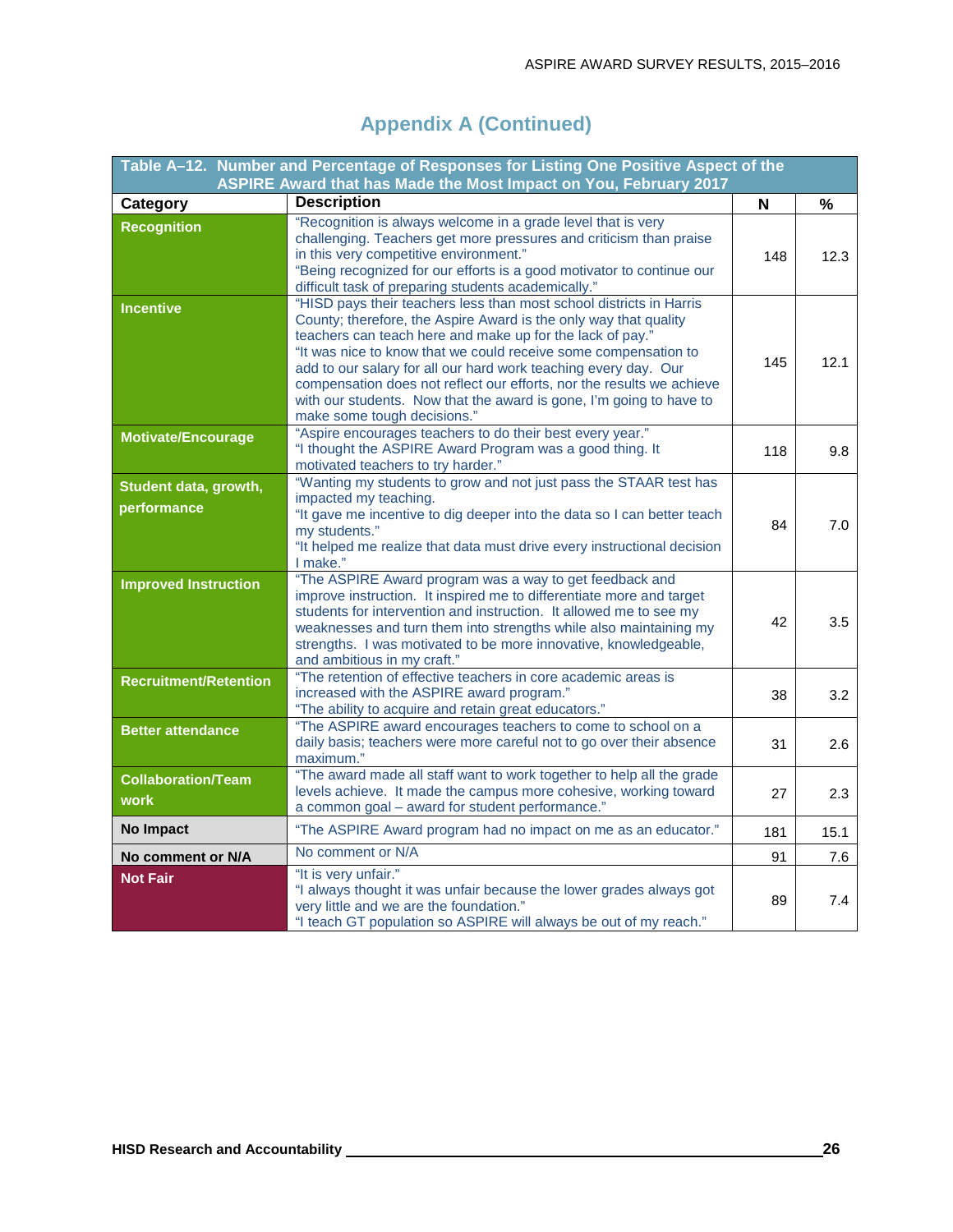| Table A-12. Number and Percentage of Responses for Listing One Positive Aspect of the<br>ASPIRE Award that has Made the Most Impact on You, February 2017 |                                                                                                                                                                                                                                                                                                                                                                                                                                                                                                                                                                                  |       |       |
|-----------------------------------------------------------------------------------------------------------------------------------------------------------|----------------------------------------------------------------------------------------------------------------------------------------------------------------------------------------------------------------------------------------------------------------------------------------------------------------------------------------------------------------------------------------------------------------------------------------------------------------------------------------------------------------------------------------------------------------------------------|-------|-------|
| Category                                                                                                                                                  | <b>Description</b>                                                                                                                                                                                                                                                                                                                                                                                                                                                                                                                                                               | N     | %     |
| <b>Unintended</b><br>consequences                                                                                                                         | Unhealthy competition<br>Caused friction among co-workers<br>Teachers were focused on the teaching to the test<br>Free Riding-"Even when we worked together on tutorials, etc., some<br>in the department worked like crazy while most of us (including me)<br>benefited from their efforts."<br>"It encourages teachers to see kids as "ones that will make you a lot<br>of money" and it encourages our district policy to worship data --<br>which to collect such data means we have to test the kids<br>CONSTANTLY."                                                        | 58    | 4.8   |
| <b>Undervalued</b>                                                                                                                                        | Professionally offensive<br>"It's great that HISD wants to recognize teachers, but all teachers<br>should feel valued and appreciated, not just those listed in<br>Chancery."<br>"It is sad that a teacher who has spent 20 years in a district only<br>makes \$6,000 more than a brand new teacher who potentially didn't<br>even go to school to be a teacher. It is downright degrading and<br>society and HISD should be ashamed."<br>"Made me consider another profession. Having electives clearly and<br>openly undervalued compared to core is unfair and discouraging." | 42    | 3.5   |
| Not enough money                                                                                                                                          | "I would prefer to just get a pay raise instead of this bonus system."<br>"I just wish it was a higher amount of money."<br>"The monetary incentive is not commensurate to the service I<br>provide to my students and to my profession in general."<br>"The \$50 is really an insult."                                                                                                                                                                                                                                                                                          | 32    | 2.7   |
| <b>No Understanding of</b><br>the Model                                                                                                                   | "I do not have any understanding of how ASPIRE Award program<br>works and how the calculations are made."                                                                                                                                                                                                                                                                                                                                                                                                                                                                        | 29    | 2.4   |
| <b>Eligibility aspects</b>                                                                                                                                | "It is unfair that only teachers at TIF4 schools are eligible for<br>additional money."<br>"Paraprofessionals/nurses/custodians/clerks are not eligible, but we<br>do everything."<br>"Attendance prevented me from being eligible."                                                                                                                                                                                                                                                                                                                                             | 22    | 1.8   |
| <b>Allocation of money</b>                                                                                                                                | "The money could have been better spent by raising teacher<br>salaries."<br>"Pay us more. We are underpaid."<br>"The award should have been distributed equally as a stipend to<br>everyone, or to every campus for the SDMC/administrator/principal<br>to determine who got how much of the award."                                                                                                                                                                                                                                                                             | 22    | 1.8   |
| <b>Total Responses</b>                                                                                                                                    |                                                                                                                                                                                                                                                                                                                                                                                                                                                                                                                                                                                  | 1,199 | 100.0 |
| <b>Total Respondents</b>                                                                                                                                  |                                                                                                                                                                                                                                                                                                                                                                                                                                                                                                                                                                                  | 1,096 | 42.2  |

Source: SurveyMonkey® Data File, 2017

Note: Green shaded categories denote positive comments, grey shaded categories denote neutral comments, and red shaded categories denote negative comments.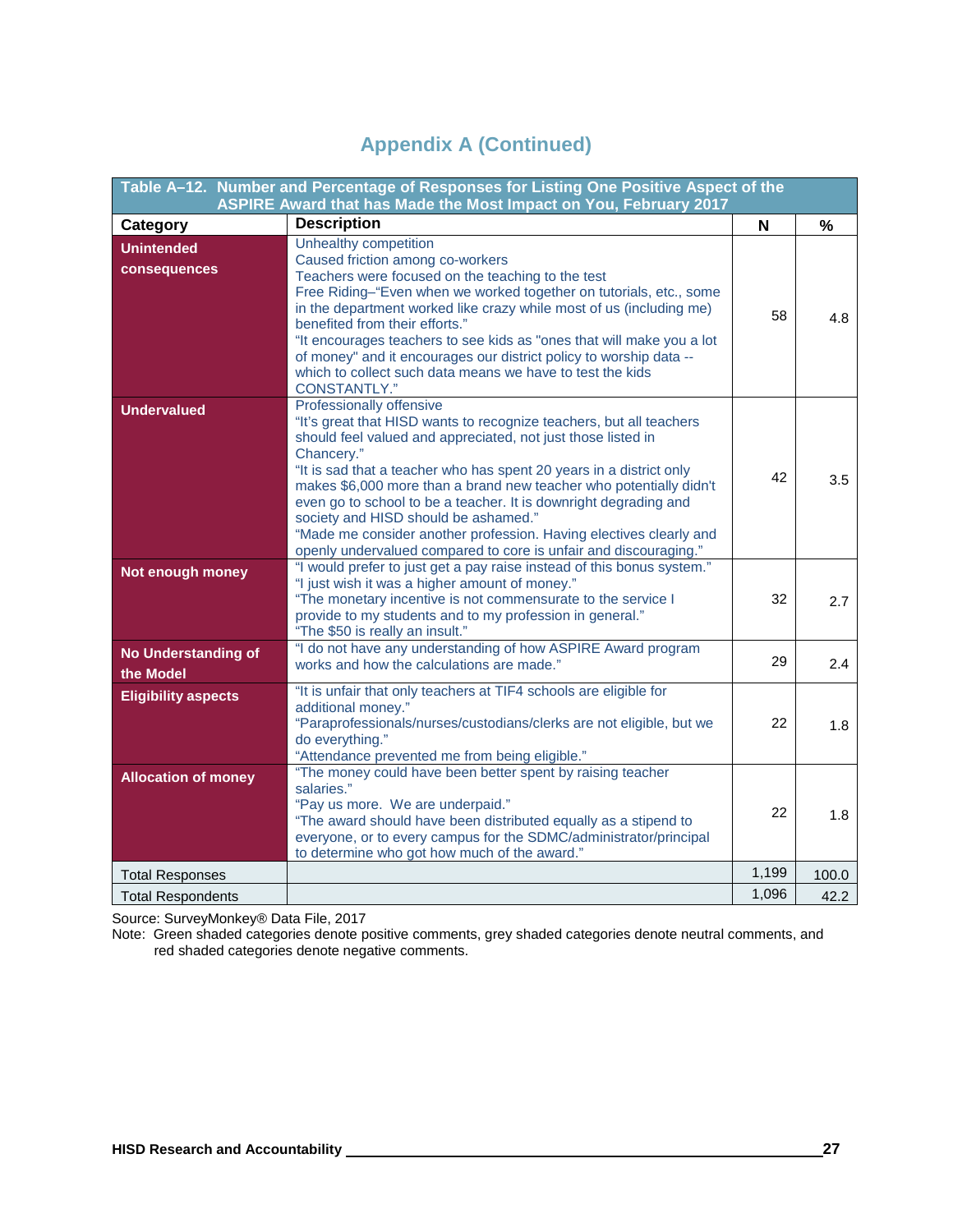



#### **Eligibility Category**

 $\blacksquare$ **In Favor/Somewhat In favor <br>
■Neutral ■Opposed/Somewhat Opposed** 

#### **Key:**

Group 1: Core Teacher Grades 3-11 w/STAAR Comparative Growth Group 6: Teaching Assistant Group 2: Core Teacher PK–2 Group 7: Operational Support Staff Group 3: Core Teacher Grades 3–12 w/o STAAR Comparative Growth Group 1L: Principal<br>Group 4: Elective/Ancillary Teacher Group 2L: Assistant Principal/Deans Group 4: Elective/Ancillary Teacher Group 2012 and Deans and Assistant Principal Scroup 2013 and Deans Princip<br>Group 5: Instructional Support Staff Group 2013 and Deans Principal Scriptism Cities Group 5: Instructional Support Staff

Not Eligible

Source: SurveyMonkey® Data File, 2017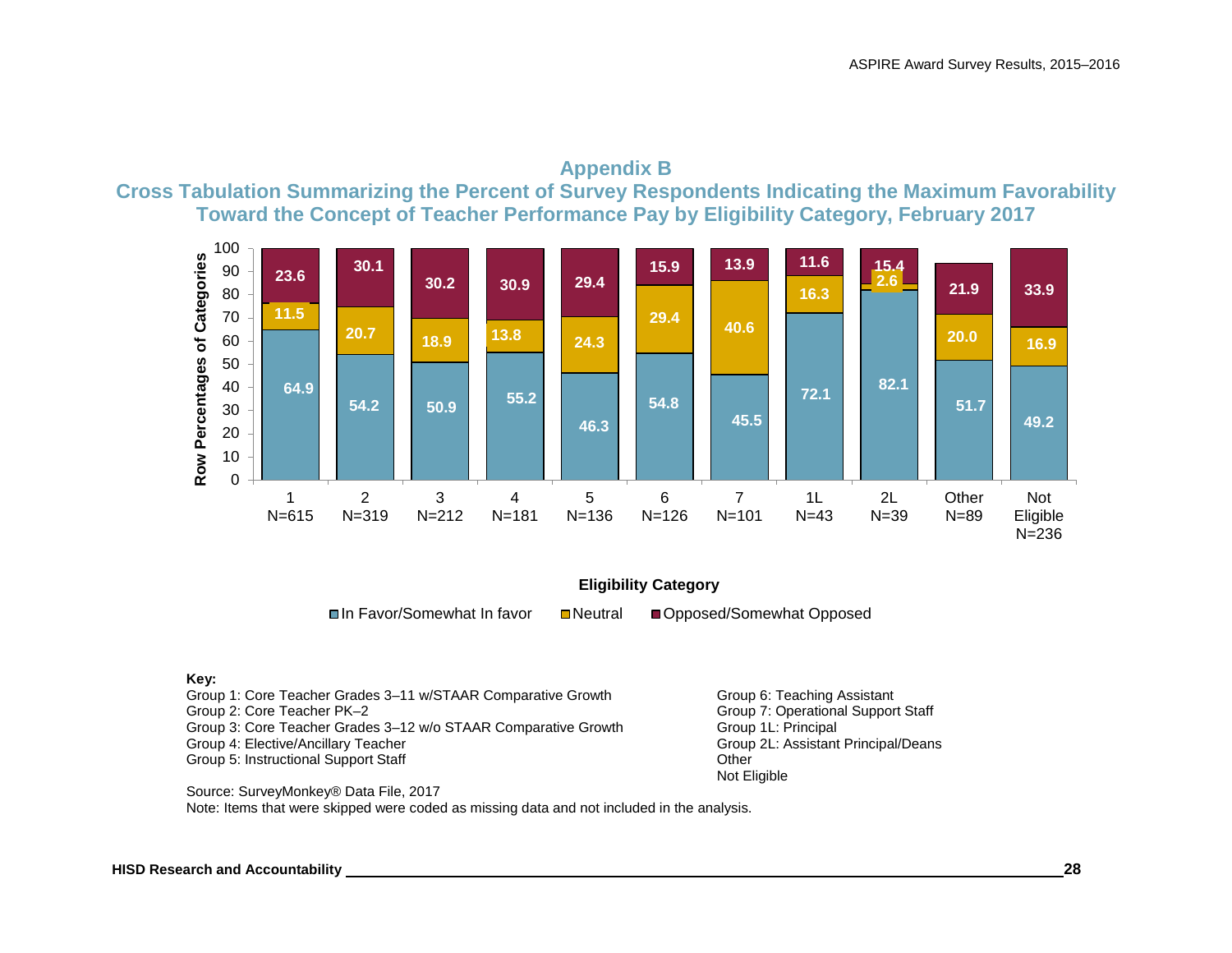



Group 1: Core Teacher Grades 3–11 w/STAAR Comparative Growth Group 6: Teaching Assistant Group 2: Core Teacher PK–2 Group 7: Operational Support Staff Group 3: Core Teacher Grades 3–12 w/o STAAR Comparative Growth Group 1L: Principal Group 1L: Assistant Group 2L: Assistant Group 5: Instructional Support Staff **Containers** Containers and Other Containers of the Containers of the Containers of the Containers of the Containers of the Containers of the Containers of the Containers of the Contain

Group 2L: Assistant Principal/Deans Not Eligible

Source: SurveyMonkey® Data File, 2017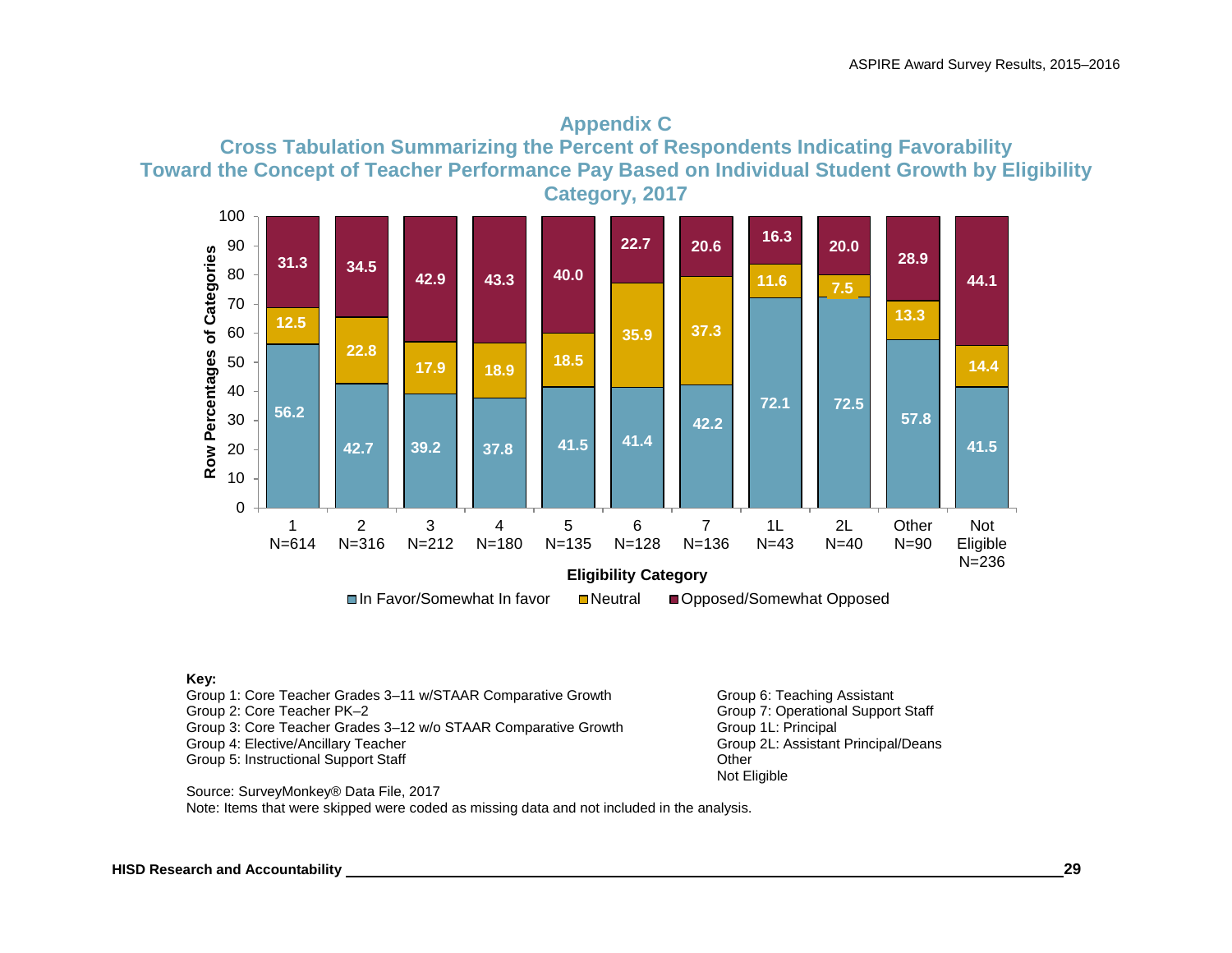



Group 1: Core Teacher Grades 3-11 w/STAAR Comparative Growth Group 6: Teaching Assistant Group 2: Core Teacher PK–2 Group 7: Operational Support Staff Group 3: Core Teacher Grades 3–12 w/o STAAR Comparative Growth Group 1L: Principal Group 1L: Assistant Group 1 Group 5: Instructional Support Staff **Containers** Containers and Other Containers of the Containers of the Containers of the Containers of the Containers of the Containers of the Containers of the Containers of the Contain

Group 2L: Assistant Principal/Deans Not Eligible

Source: SurveyMonkey® Data File, 2017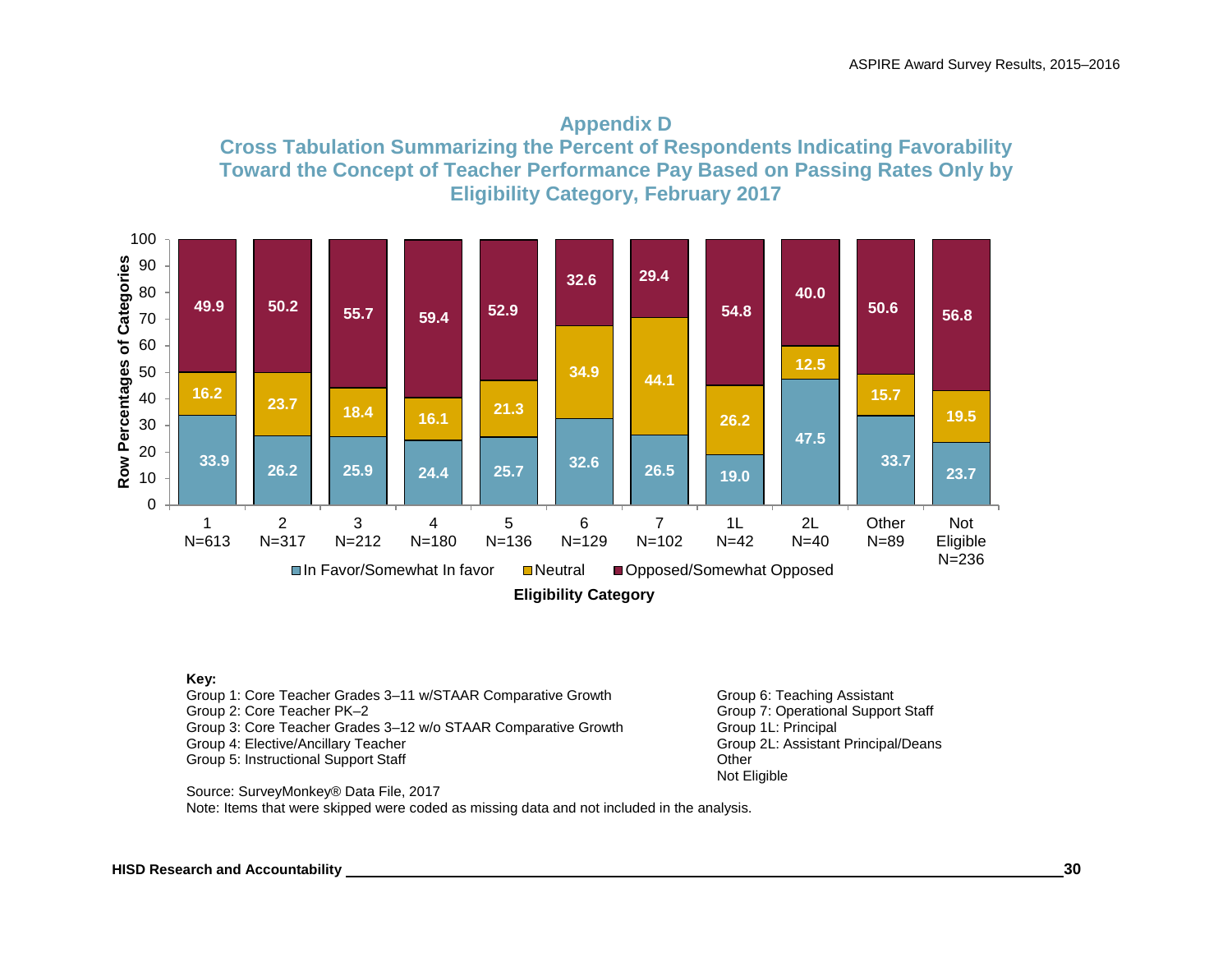



Group 1: Core Teacher Grades 3-11 w/STAAR Comparative Growth Group 6: Teaching Assistant Group 2: Core Teacher PK–2 Group 7: Operational Support Staff Group 3: Core Teacher Grades 3–12 w/o STAAR Comparative Growth Group 1L: Principal<br>Group 4: Elective/Ancillary Teacher Group 2L: Assistant Principal/Deans Group 4: Elective/Ancillary Teacher Group 5: Instructional Support Staff **Containers** Containers and Other Containers of the Containers of the Containers of the Containers of the Containers of the Containers of the Containers of the Containers of the Contain

Not Eligible

Source: SurveyMonkey® Data File, 2017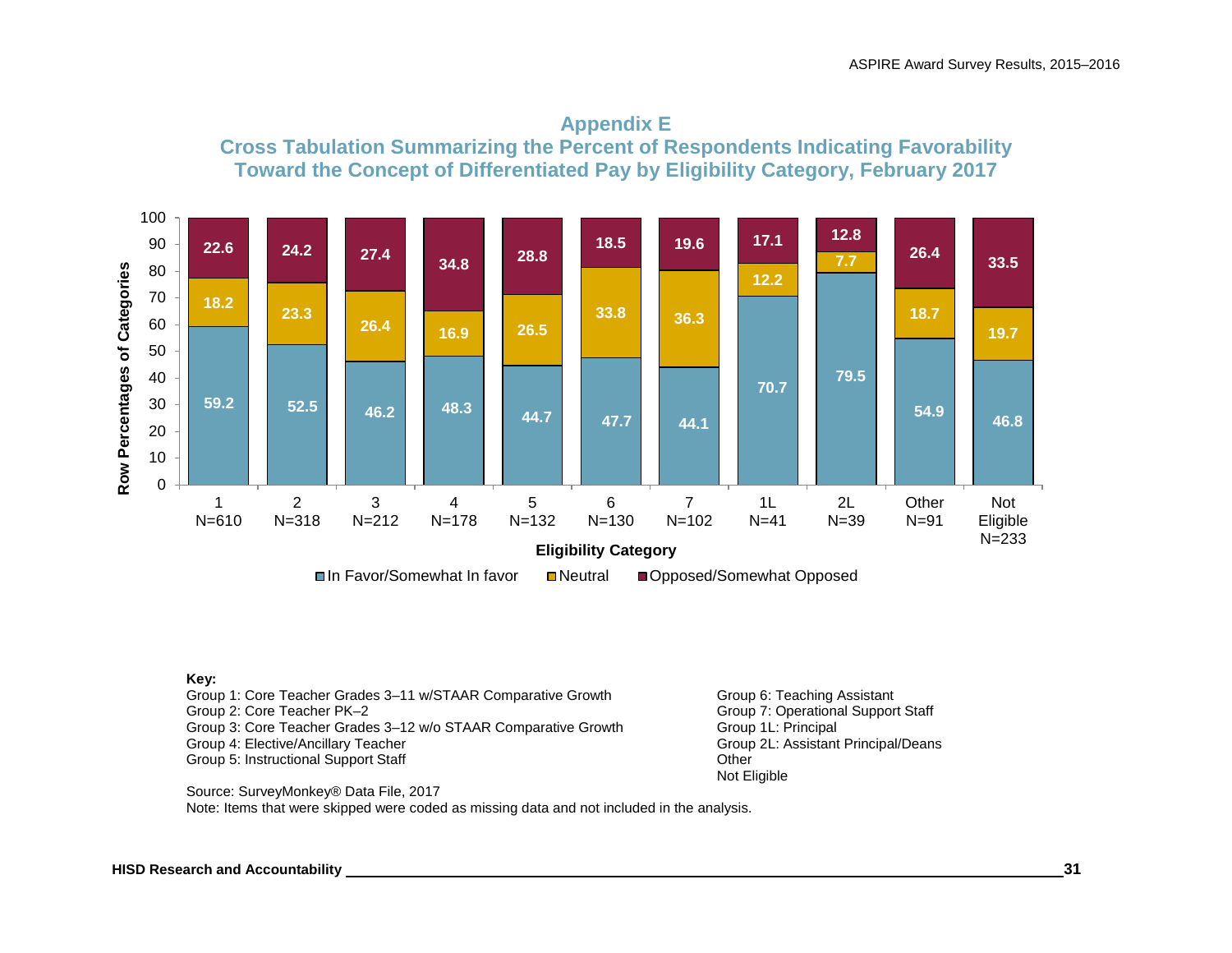



■ Very High/High ■ Sufficient ■ Very Low/Low

#### **Key:**

Group 1: Core Teacher Grades 3-11 w/STAAR Comparative Growth Group 6: Teaching Assistant Group 2: Core Teacher PK–2 Group 7: Operational Support Staff Group 3: Core Teacher Grades 3–12 w/o STAAR Comparative Growth Group 1L: Principal<br>Group 4: Elective/Ancillary Teacher Group 2L: Assistant Principal/Deans Group 4: Elective/Ancillary Teacher Group 2012 and Deans and Assistant Principal Scroup 2013 and Deans Princip<br>Group 5: Instructional Support Staff Group 2013 and Deans Principal Scriptism Cities Group 5: Instructional Support Staff

Not Eligible

Source: SurveyMonkey® Data File, 2017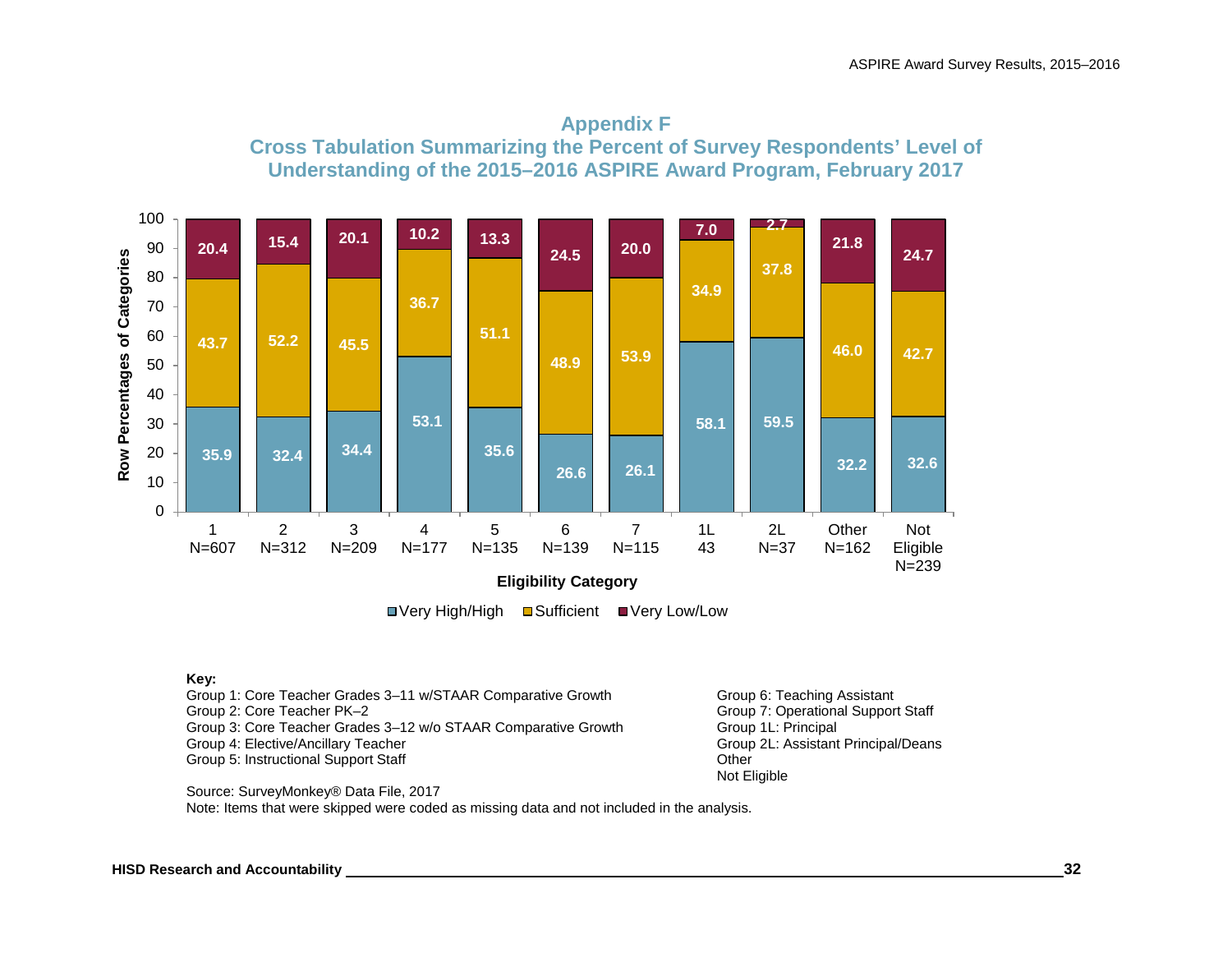



| Group 1: Core Teacher Grades 3–11 w/STAAR Comparative Growth   | Group 6: Teaching Assistant         |
|----------------------------------------------------------------|-------------------------------------|
| Group 2: Core Teacher PK–2                                     | Group 7: Operational Support Staff  |
| Group 3: Core Teacher Grades 3-12 w/o STAAR Comparative Growth | Group 1L: Principal                 |
| Group 4: Elective/Ancillary Teacher                            | Group 2L: Assistant Principal/Deans |
| Group 5: Instructional Support Staff                           | Other                               |
|                                                                | Not Eligible                        |

Source: SurveyMonkey® Data File, 2017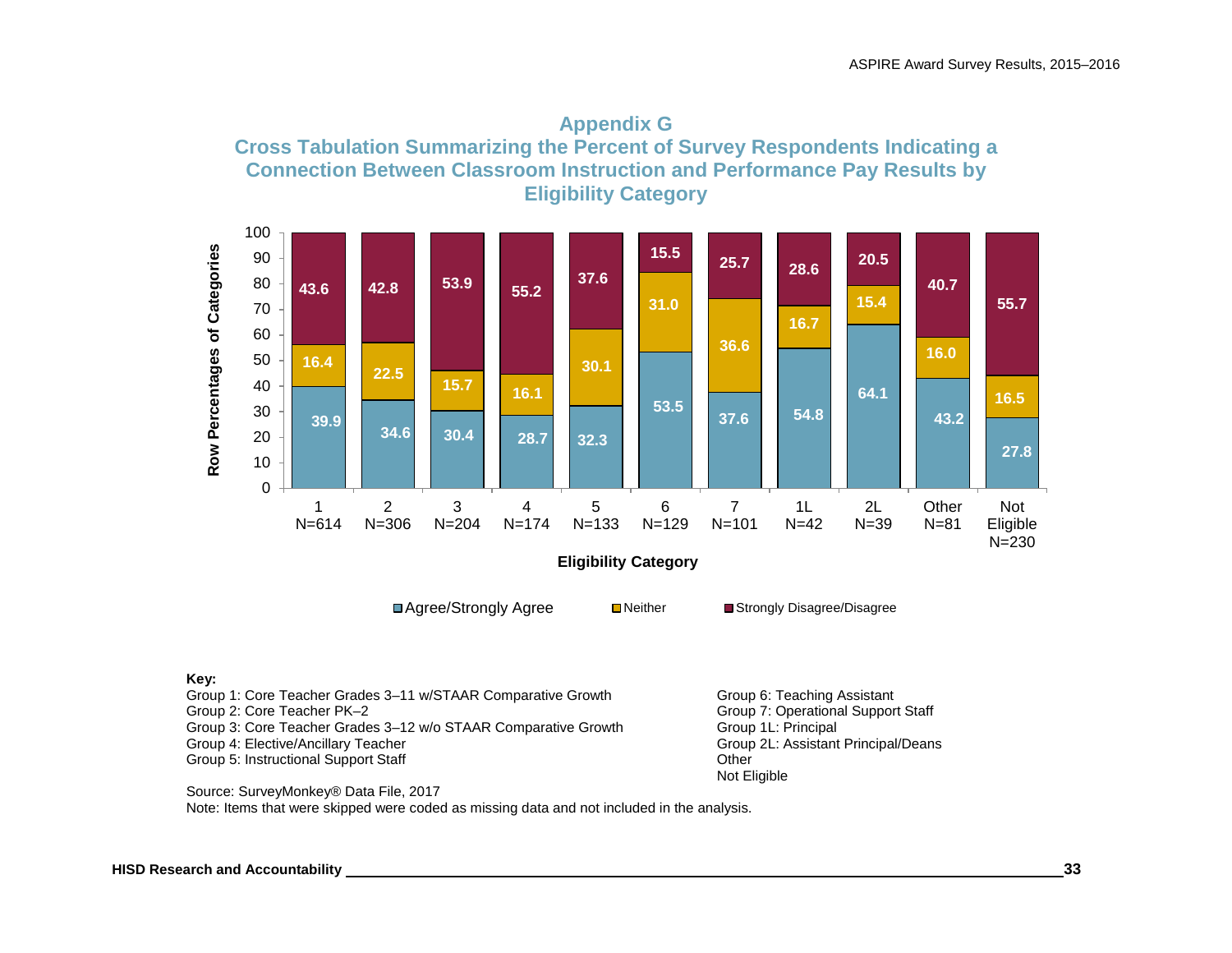## **Appendix H Cross Tabulation Summarizing the Percent of Survey Respondents Indicating the Maximum ASPIRE Award Amount Adequately Recognized Their Efforts to Increase Student Progress, February 2017**



**□Agree/Strongly Agree Neither Integrate Integrated Network** Strongly Disagree/Disagree

**Key:**

Group 1: Core Teacher Grades 3–11 w/STAAR Comparative Growth Group 6: Teaching Assistant Group 2: Core Teacher PK–2 Group 7: Operational Support Staff Group 3: Core Teacher Grades 3–12 w/o STAAR Comparative Growth Group 1L: Principal<br>Group 4: Elective/Ancillary Teacher Group 2L: Assistant Principal/Deans Group 4: Elective/Ancillary Teacher Group 5: Instructional Support Staff **Containers** Containers and Other Containers of the Containers of the Containers of the Containers of the Containers of the Containers of the Containers of the Containers of the Contain

Not Eligible

Source: SurveyMonkey® Data File, 2017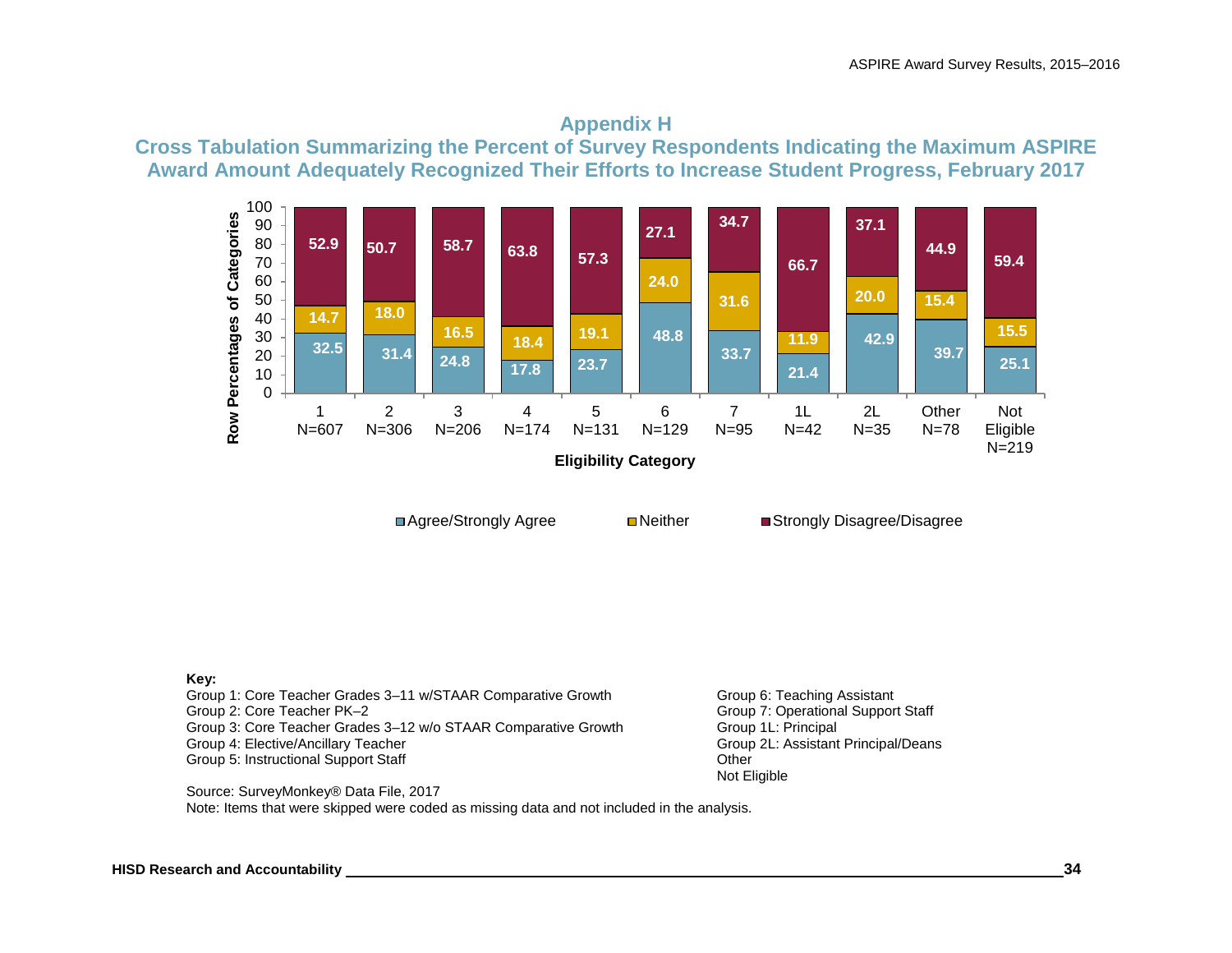



Group 1: Core Teacher Grades 3-11 w/STAAR Comparative Growth Group 6: Teaching Assistant Group 2: Core Teacher PK–2 Group 7: Operational Support Staff Group 3: Core Teacher Grades 3–12 w/o STAAR Comparative Growth Group 1L: Principal<br>Group 4: Elective/Ancillary Teacher Group 2L: Assistant Principal/Deans Group 4: Elective/Ancillary Teacher Group 5: Instructional Support Staff **Containers** Containers and Other Containers of the Containers of the Containers of the Containers of the Containers of the Containers of the Containers of the Containers of the Contain

Not Eligible

Source: SurveyMonkey® Data File, 2017